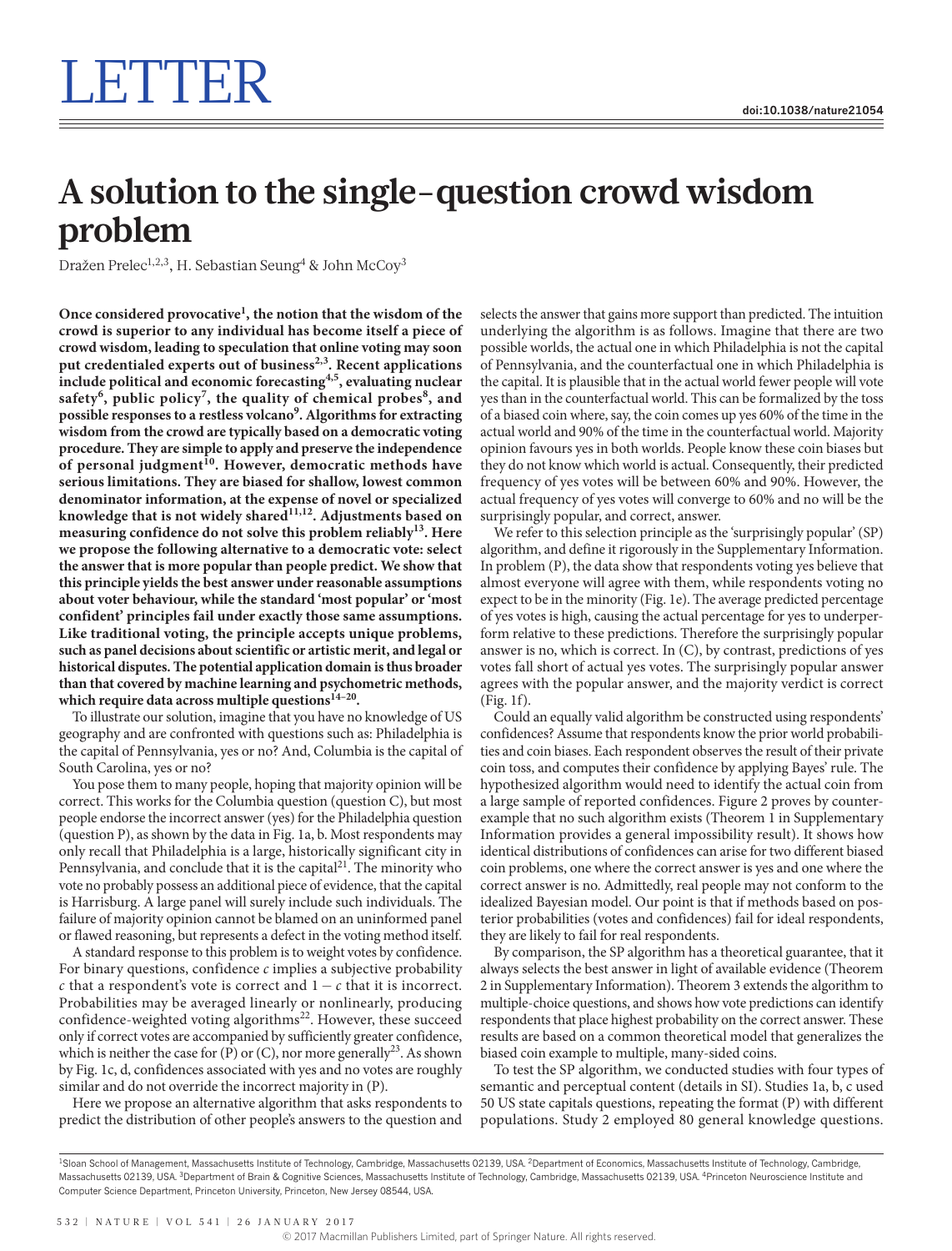#### LETTER RESEARCH



**Figure 1** | **Two example questions from Study 1c, described in text. a**, Majority opinion is incorrect for question (P). **b**, Majority opinion is correct for question (C). **c**, **d**, Respondents give their confidence that their answer is correct from 50% (chance) to 100% (certainty). Weighting votes by confidence does not change majority opinion, since respondents voting for both answers are roughly equally confident. **e**, Respondents predict the frequency of yes votes, shown as estimated per cent agreement with their own answer. Those answering yes believe that most others will agree with them, while those answering no believe that most others will disagree. The surprisingly popular answer discounts the more predictable votes, reversing the incorrect majority verdict in (P). **f**, The predictions are roughly symmetric, and so the surprisingly popular answer does not overturn the correct majority verdict in (C).

Study 3 asked professional dermatologists to diagnose 80 skin lesion images as benign or malignant. Studies 4a, b presented 90 20th century artworks (Fig. 3) to laypeople and art professionals, and asked them to predict the correct market price category. All studies included a dichotomous voting question, yielding 490 items in total. Studies 1c, 2, and 3 additionally measured confidence. Predicted vote frequencies were computed by averaging all respondents' predictions (details in Supplementary Information).

We first test pairwise accuracies of four algorithms: majority vote, SP, confidence-weighted vote, and max. confidence, which selects the answer endorsed with highest average confidence. Across all 490 items, the SP algorithm reduced errors by 21.3% relative to simple majority vote ( $P < 0.0005$  by two-sided matched-pair sign test). Across the 290 items on which confidence was measured, the reduction was 35.8% relative to majority vote  $(P < 0.001)$ , 24.2% relative to confidence-weighted vote ( $P=0.0107$ ), and 22.2% relative to max. confidence ( $P < 0.13$ ).

When frequencies of different correct answers in the same study are imbalanced, percentage agreement can be high by chance. Therefore we assess classification accuracy within a study by categorical correlation coefficients, such as Cohen's kappa, F1 score, or Matthews correlation. The SP algorithm has the highest kappa in every study (Fig. 4); other coefficients yield similar rankings (Extended Data Fig. 1–3).

The art domain, for which majority opinion is too conservative, provides insight into how SP works. Art professionals and laypeople estimated the price of 90 artworks by selecting one of four bins: *<*\$1,000; \$1,000–30,000; \$30,000–1,000,000; and *>*\$1,000,000. Respondents also predicted the binary division of their sample's votes relative to \$30,000. Monetary values throughout refer to US dollars.

Both professionals and laypeople strongly favoured the lower two bins, with professionals better able to discriminate value (Fig. 5). The preference for low price is not necessarily an error. Asked to price an unfamiliar artwork, individuals may rely on their beliefs about market prices, and assume that expensive (*>*\$30,000) pieces are



**Figure 2** | **Why 'surprisingly popular' answers should be correct, illustrated by simple models of Philadelphia and Columbia questions with Bayesian respondents. a**, The correct answer is more popular in the actual world than in the counterfactual world. **b**, Respondents' vote predictions interpolate between the two possible worlds. In both models, interpolation is illustrated by a Bayesian voter with 2/3 confidence in yes and a voter with 5/6 confidence in no. All predictions lie between actual and counterfactual percentages. The prediction of the yes voter is closer to the percentage in the yes world, and the prediction of the no voter is closer to the percentage in the no world. **c**, Actual votes. The correct answer is the one that is more popular in the actual world than predicted—the surprisingly popular answer. For the Philadelphia question, yes is less popular than predicted, so no is correct. For the Columbia question yes is more popular than predicted, so yes is correct. The example also proves that any algorithm based on votes and confidences can fail even with ideal Bayesian respondents. The two questions have different correct answers, while the actual vote splits and confidences are the same. Confidences 2/3 and 5/6 follow from Bayes' rule if the actual world is drawn according to prior probabilities that favour yes by 7:5 odds on Philadelphia, and favour no by 2:1 odds on Columbia. The prior represents evidence that is common knowledge among all respondents. A respondent's vote is generated by tossing the coin corresponding to the actual world. A respondent uses their vote as private evidence to update the prior into posterior probabilities via Bayes' rule. For example, a yes voter for Philadelphia would compute posterior probability, that is, confidence of  $\frac{2}{3} = \frac{7}{12} \times \frac{20}{21} \div \left( \frac{7}{12} \times \frac{20}{21} + \frac{5}{12} \times \frac{2}{3} \right)$ 7 12 20 21 7 12 20 21 5 12  $\frac{2}{3}$ ) that yes is correct, which is the same confidence computed by a yes voter for Columbia:  $\frac{2}{3} = \frac{1}{3} \times \frac{2}{3} \div \left( \frac{1}{3} \times \frac{2}{3} + \frac{2}{3} \times \frac{1}{6} \right)$ 1 3 2 3 1 3 2 3 2 3  $\frac{1}{6}$ 

rare. This shared knowledge creates a bias when votes are counted, because similar, hence redundant, base rate information is factored in repeatedly, once for each respondent. Indeed, Fig. 5 shows that the majority verdict is strongly biased against the high category. For example, facing a \$100,000 artwork, the average professional has a 30% chance of making the correct call, while the majority vote of the professional panel is directionally correct only 10% of the time. It is difficult for any expensive artwork to be recognized as such by a majority. The SP algorithm corrects this by reducing the threshold of votes required for a high verdict, from 50% to about 25%.

The two studies on propositional knowledge yielded different results (Fig. 4). On capital cities (Studies 1a, b, c), SP reduced the number of incorrect decisions by 48% relative to majority vote. SP was less effective on the knowledge questions in Study 2 (14% error reduction,  $P = .031$ , two-sided matched-pair sign test). This is the only study that used the Amazon Mechanical Turk respondent pool. In contrast to other studies, the predicted vote splits in Study 2 were in the 40–60% interval for 81%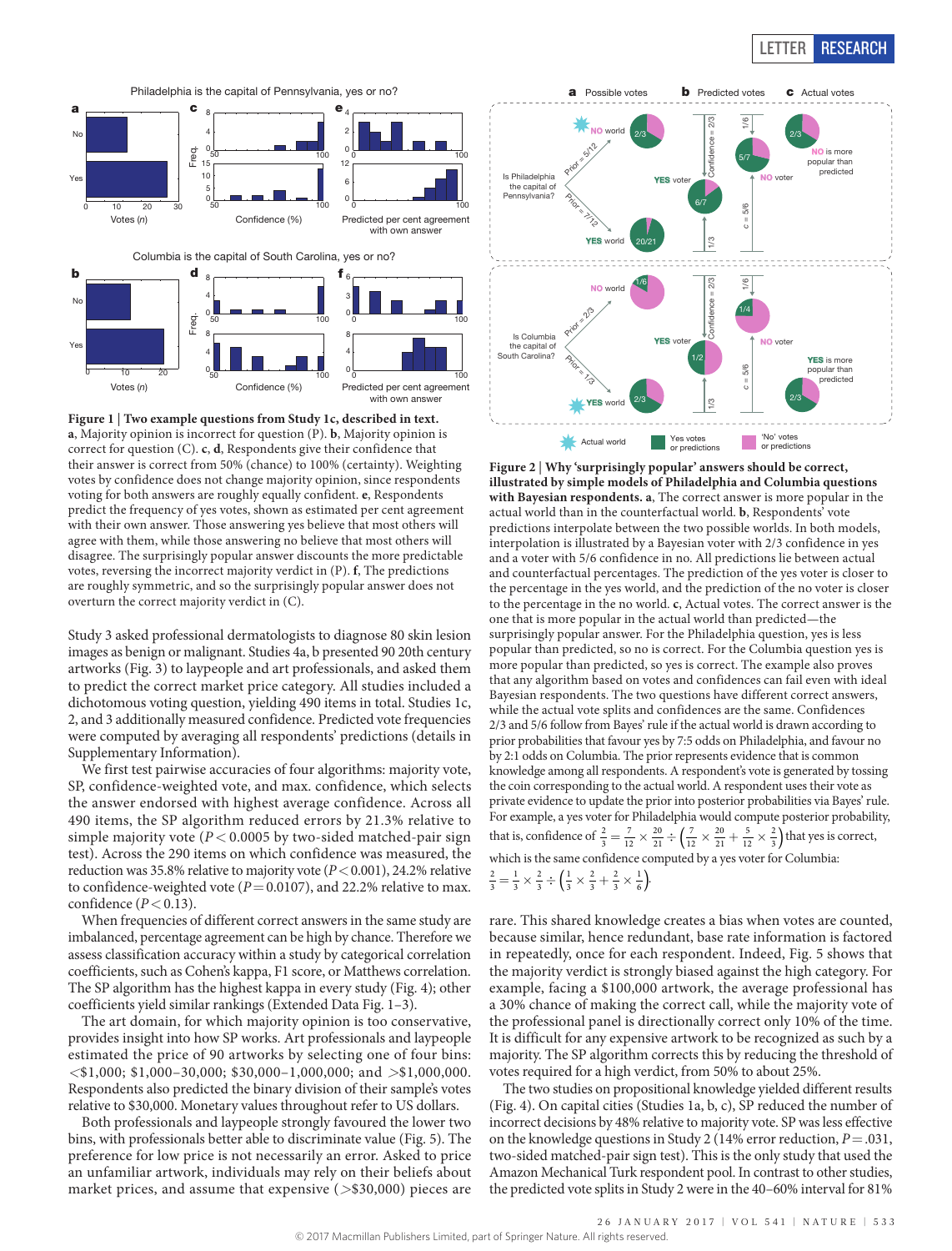

**Figure 3** | **Selection of stimuli from Study 4 in which respondents judged the market price of 20th century artworks. a**, Roshan Houshmand, Rhythmic Structure. **b**, Abraham Dayan, dance in the living room. **c**, Matthew Bates, Botticelli e Filippino. **d**, Christopher Wool, Untitled, 1991, enamel on aluminum,  $90'' \times 60''$  © Christopher Wool; courtesy of the artist and Luhring Augustine, New York. **e**, Anna Jane McIntyre, Conversation With a Spoonbill. **f**, Tadeusz Machowski, Abstract #66.

of items, compared to 22% of such items across other studies. This limited opportunities for SP to alter majority vote.

Empirical results can be compared against simulations based on the biased coin model (Fig. 2). The world prior, coin biases, the actual world, and respondent coin flips are randomly generated to produce simulated finite samples of votes, confidences, and vote predictions (Extended Data Fig. 4 and Supplementary Information). Under these sampling assumptions, individuals are correct 75% of the time. Applying majority voting gives an accuracy of 86%. This 11% improvement is the standard wisdom of the crowd effect. SP is almost infallible for large samples, and it shows good, though not perfect, performance even on small sample sizes. However, given the 86% accuracy of majority vote, SP may need many problems to demonstrate a statistically significant advantage. For example, with 50 problems and  $n\!=\!30,$  the SP superiority attains  $P\!<\!0.05$  for only 40% of simulated studies.

SP performance will always be limited by the information available to the respondents and their competence. If the available evidence is incomplete or misleading, the answer that best fits the evidence may be incorrect. This qualifier can be made explicit by careful phrasing of



**Figure 4** | **Results of aggregation algorithms on studies discussed in the text.** Study 1a, b, c: *n* (items per study) = 50; Studies 2 and 3:  $n = 80$ ; Study 4a, b:  $n = 90$ . Agreement with truth is measured by Cohen's kappa, with error bars showing standard errors. Kappa= $(A - B)/(1 - B)$ , where A is per cent correct decisions across items in a study, and B is the probability of a chance correct decision, computed according to answer percentages generated by the algorithm. Confidence was not elicited in Studies 1a, b and 4a, b. However, in 4a, b we use scale values as a proxy for confidence<sup>27</sup>, giving extreme categories (on a four-point scale) twice as much weight in scale-weighted voting, and 100% weight in maximum scale. The results for the method labelled 'Individual' are the average kappa across all individuals. SP is consistently the best performer across all studies. Results using Matthews correlation coefficient, F1 score, and per cent correct are similar (Extended Data Figs 1–3).

questions. A question like "Will global temperature increase by more than 5%?" could be worded as: "Given current evidence, is it more likely or not that global temperature will increase by more than 5%?"

The SP algorithm is robust to several plausible deviations from ideal responding (Supplementary Information). The SP outcome will not change, for example, if respondents predict the vote frequency in the world they believe more likely, instead of considering both possible worlds and interpolating predictions (Fig. 2). Alternatively, some respondents may find the prediction task too difficult. In that case, they are likely to predict a 50:50 split or make a random estimate. Such uninformative predictions would move the SP result closer to majority opinion but would not compromise its correct directional influence.

When applying this method to potentially controversial topics, such as political and environmental forecasts, it can be important to guard against manipulation. For example, a respondent might try to increase the chance that a particular option wins by submitting a dishonest low vote prediction for that option. To discourage such behaviour, one can impose truth-telling incentives with the Bayesian truth serum, which also elicits respondents' vote predictions $24,25$ . This mechanism scores predictions for accuracy, and answers according to the log-ratio of actual to predicted votes. The log-ratio is an information theoretic measure of surprising popularity, which is maximized by honest responding. Here, we have shown that the surprising popularity of answers is also diagnostic of truth.

The SP algorithm may be compared to prediction markets, where individuals trade contracts linked to specific future events<sup>26</sup>. Both methods allow experts to override the majority view, and both associate expertise with choosing alternatives whose eventual popularity exceeds current expectations. However, unlike prediction markets, SP accepts non-verifiable propositions, such as counterfactual conjectures in public policy, history or law. This, together with the simple input requirements, greatly expands its application range.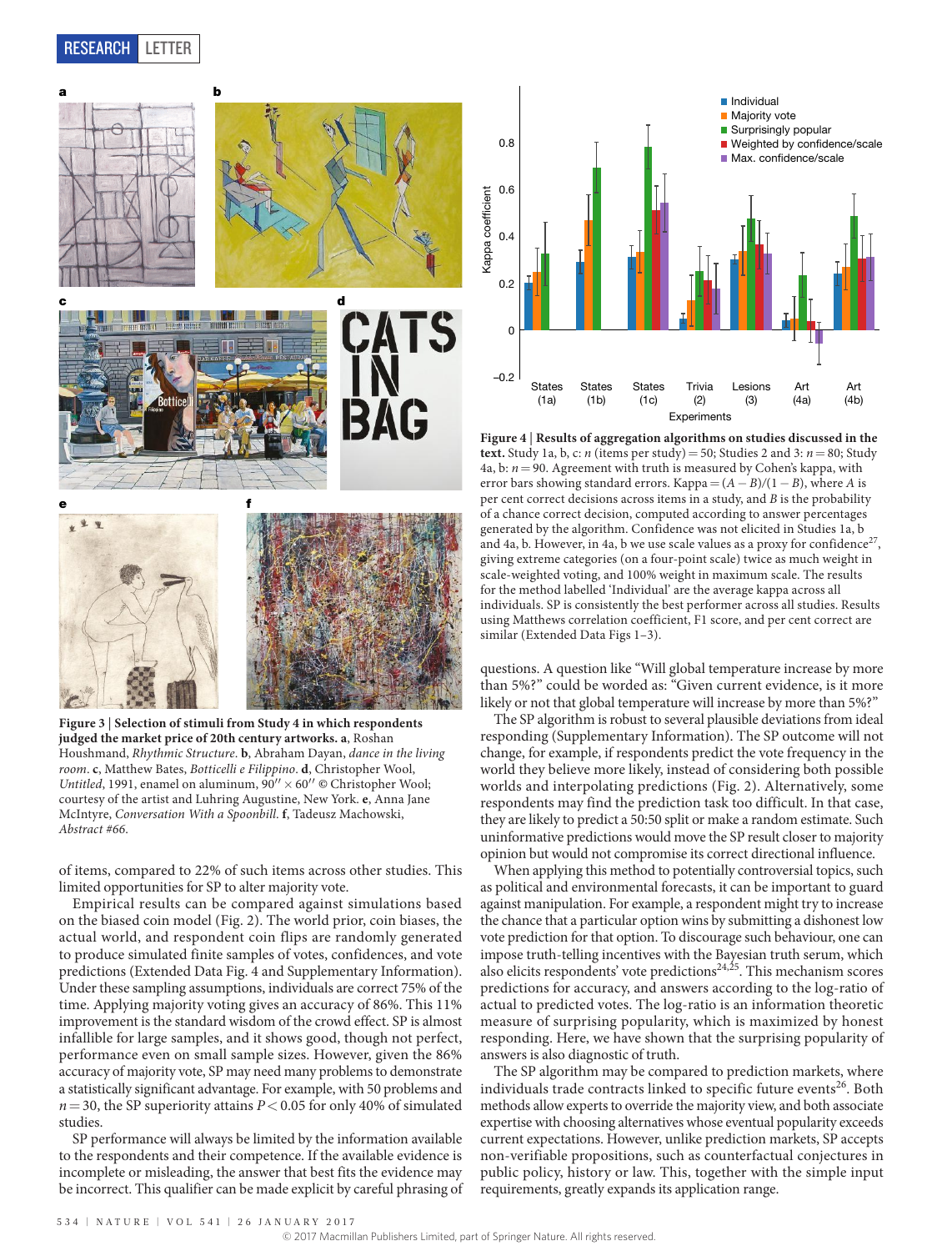

**Figure 5** | **Logistic regressions showing the probability that an artwork is judged expensive (above \$30,000) as function of actual market price.**  Thin purple lines are individual respondents in the art professionals and laypeople samples, and the yellow line shows the average respondent. Price discrimination is given by the slope of the logistic lines, which is significantly different from zero ( $\chi^2$ ,  $P$  < 0.05) for 14 of 20 respondents in the professional sample, and 5 of 20 respondents in the laypeople sample  $(\chi^2, P < 0.05)$ . Performance is unbiased if a line passes through the red diamond, indicating that an artwork with a true value of exactly \$30,000 has a 50:50 chance of being judged above or below \$30,000. The bias against the higher price category, which characterizes most individuals, is amplified when votes are aggregated into majority opinion (blue line). The surprisingly popular algorithm (green line) eliminates the bias, and matches the discrimination of the best individuals in each sample.

Although democratic methods of opinion aggregation have been influential and productive, they have underestimated collective intelligence in one respect. People are not limited to stating their actual beliefs; they can also reason about beliefs that would arise under hypothetical scenarios. Such knowledge can be exploited to recover truth even when traditional voting methods fail. If respondents have enough evidence to establish the correct answer, then the surprisingly popular principle will yield that answer; more generally, it will produce the best answer in light of available evidence. These claims are theoretical and do not guarantee success in practice, as actual respondents will fall short of ideal. However, it would be hard to trust a method if it fails with ideal respondents on simple problems like (P). To our knowledge, the method proposed here is the only one that passes this test.

**Online Content** Methods, along with any additional Extended Data display items and Source Data, are available in the online version of the paper; references unique to these sections appear only in the online paper.

#### **Received 4 September; accepted 9 December 2016.**

- 1. Galton, F. Vox populi. *Nature* **75,** 450–451 (1907).
- 2. Sunstein, C. *Infotopia: How Many Minds Produce Knowledge* (Oxford University Press, USA, 2006).
- 3. Surowiecki, J. *The Wisdom of Crowds* (Anchor, 2005).
- Budescu, D. V. & Chen, E. Identifying expertise to extract the wisdom of crowds. Manage. *Sci*. **61,** 267–280 (2014).
- 5. Mellers, B. *et al.* Psychological strategies for winning a geopolitical forecasting tournament. *Psychol. Sci*. **25,** 1106–1115 (2014).
- 6. Cooke, R. M. & Goossens, L. L. TU Delft expert judgment data base. *Reliab. Eng. Syst. Saf*. **93,** 657–674 (2008).
- 7. Morgan, M. G. Use (and abuse) of expert elicitation in support of decision making for public policy. *Proc. Natl Acad. Sci. USA* **111,** 7176–7184  $(2014)$
- 8. Oprea, T. I. *et al.* A crowdsourcing evaluation of the NIH chemical probes. *Nat. Chem. Biol*. **5,** 441–447 (2009).
- 9. Aspinall, W. A route to more tractable expert advice. *Nature* **463,** 294–295  $(2010)$
- 10. Lorenz, J., Rauhut, H., Schweitzer, F. & Helbing, D. How social infuence can undermine the wisdom of crowd efect. *Proc. Natl Acad. Sci. USA* **108,** 9020–9025 (2011).
- 11. Chen, K., Fine, L. & Huberman, B. Eliminating public knowledge biases in information-aggregation mechanisms. *Manage. Sci*. **50,** 983–994 (2004).
- 12. Simmons, J. P., Nelson, L. D., Galak, J. & Frederick, S. Intuitive biases in choice versus estimation: implications for the wisdom of crowds. *J. Consum. Res.* **38,** 1–15 (2011).
- 13. Hertwig, R. Psychology. Tapping into the wisdom of the crowd–with confdence. *Science* **336,** 303–304 (2012).
- 14. Batchelder, W. & Romney, A. Test theory without an answer key. *Psychometrika* **53,** 71–92 (1988).
- 15. Lee, M. D., Steyvers, M., de Young, M. & Miller, B. Inferring expertise in knowledge and prediction ranking tasks. *Top. Cogn. Sci*. **4,** 151–163 (2012).
- 16. Yi, S. K., Steyvers, M., Lee, M. D. & Dry, M. J. The wisdom of the crowd in combinatorial problems. *Cogn. Sci*. **36,** 452–470 (2012).
- 17. Lee, M. D. & Danileiko, I. Using cognitive models to combine probability estimates. *Judgm. Decis. Mak*. **9,** 259–273 (2014).
- 18. Anders, R. & Batchelder, W. H. Cultural consensus theory for multiple consensus truths. *J. Math. Psychol.* **56,** 452–469 (2012).
- 19. Oravecz, Z., Anders, R. & Batchelder, W. H. Hierarchical Bayesian modeling for test theory without an answer key. *Psychometrika* **80,** 341–364 (2015).
- 20. Freund, Y. & Schapire, R. A decision-theoretic generalization of on-line learning and an application to boosting. *J. Comput. Syst. Sci.* **55,** 119–139 (1997).
- 21. Goldstein, D. G. & Gigerenzer, G. Models of ecological rationality: the recognition heuristic. *Psychol. Rev*. **109,** 75–90 (2002).
- 22. Cooke, R. *Experts in Uncertainty: Opinion and Subjective Probability in Science*  (Oxford University Press, USA, 1991).
- 23. Koriat, A. When are two heads better than one and why? *Science* **336,** 360–362 (2012).
- 24. Prelec, D. A Bayesian truth serum for subjective data. *Science*. **306,** 462–466  $(2004)$
- 25. John, L. K., Loewenstein, G. & Prelec, D. Measuring the prevalence of questionable research practices with incentives for truth telling. *Psychol. Sci*. **23,** 524–532 (2012).
- 26. Arrow, K. J. *et al.* Economics. The promise of prediction markets. *Science* **320,** 877–878 (2008).
- 27. Lebreton, M., Abitbol, R., Daunizeau, J. & Pessiglione, M. Automatic integration of confdence in the brain valuation signal. *Nat. Neurosci*. **18,** 1159–1167 (2015).

**Supplementary Information** is available in the online version of the paper.

**Acknowledgements** We thank M. Alam, A. Huang and D. Mijovic-Prelec for help with designing and conducting Study 3, and D. Suh with designing and conducting Study 4b. Supported by NSF SES-0519141, Institute for Advanced Study (Prelec), and Intelligence Advanced Research Projects Activity (IARPA) via the Department of Interior National Business Center contract number D11PC20058. The US Government is authorized to reproduce and distribute reprints for Government purposes notwithstanding any copyright annotation thereon. The views and conclusions expressed herein are those of the authors and should not be interpreted as necessarily representing the official policies or endorsements, either expressed or implied, of IARPA, DoI/NBC, or the US Government.

**Author Contributions** All authors contributed extensively to the work presented in this paper.

**Author Information** Reprints and permissions information is available at www.nature.com/reprints. The authors declare no competing financial interests. Readers are welcome to comment on the online version of the paper. Correspondence and requests for materials should be addressed to D.P. (dprelec@mit.edu).

**Reviewer Information** *Nature* thanks A. Baillon, D. Helbing and the other anonymous reviewer(s) for their contribution to the peer review of this work.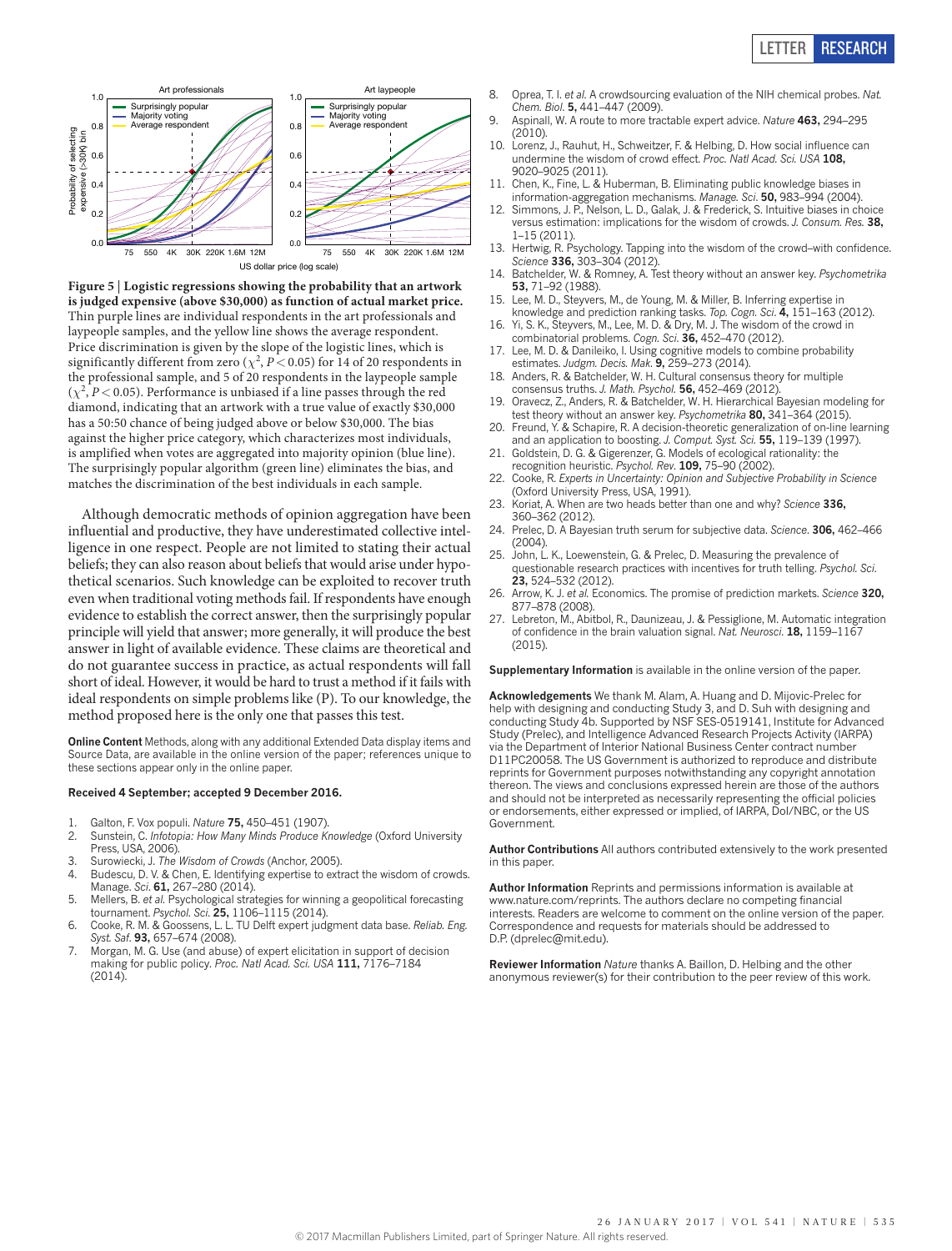#### **METHODS**

No statistical methods were used to predetermine sample size. The experiments were not randomized and the investigators were not blinded to allocation during experiments and outcome assessment.

**Informed consent.** All studies were approved by the MIT Committee on the Use of Humans as Experimental Subjects (COUHES). For all studies, informed consent was obtained from respondents using text approved by COUHES. For in-person studies, respondents signed a consent form and for online studies, respondents checked a box.

**Studies 1a, b: state capitals.** Materials and methods. The survey instrument consisted of a single sheet of paper which respondents were asked to complete. The sheet contained 50 propositions each consisting of "X is the capital of Y" for every state Y with X the most populous city in the state Y. For example, the first proposition was "Birmingham is the capital of Alabama". The propositions were in alphabetical order of state. For each proposition, respondents gave the answer T for true or F for false. For each proposition they also estimated the percentage of participants in the experiment who will answer true. There was no time limit for this or any other study.

Respondents and procedure. Study 1a was conducted in the context of two MIT, Sloan MBA classes. A total of 51 respondents were asked to mark their answer sheet by a personal code, and were promised feedback about the results, but no other compensation. Study 1b was conducted at the Princeton Laboratory for Experimental Social Science (PLESS, http://pless.princeton.edu/). Thirty-two respondents were drawn from the pool of pre-registered volunteers in the PLESS database, which is restricted to Princeton students (undergraduate and graduate). Respondents received a flat \$15 participation fee. In addition, the two respondents with the most accurate answers received a \$15 bonus, as did the two respondents with the most accurate percentage predictions. (In fact, one respondent received both bonuses, earning \$45 in total.) Respondents marked their sheet by a preassigned code, known only to the PLESS administrator who distributed the fee and bonus.

**Study 1c: state capitals.** Materials and methods. The survey was administered on a computer. On each screen, the header was the sentence "X is the capital of Y" as in studies 1a and 1b. There were then four questions as follows:

- (a) Is this more likely [t]rue or [f]alse [Answer t or f]:
- (b) What is your estimated probability of being correct (50 to 100 percent):
- (c) What percentage of other people do you think thought (a) was true [1 to 100 percent]:
- (d) What do you think is the average probability that people answered for (b) [50 to 100 percent]:

In this paper, we do not use the response to question (d).

Respondents and procedure. The study was conducted in the MIT Behavioural Research Laboratory. Thirty-three respondents were recruited from the MIT Brain and Cognitive Sciences Department experimental respondents mailing list, with participation restricted to members of the MIT community. Respondents received a \$15 participation fee. In addition, the top 20% of respondents with the most accurate answers with respect to ground truth and the top 20% of respondents with the most accurate predictions about the beliefs of others earned a \$25 bonus. Respondents were eligible to receive both bonuses. Both types of bonuses were explained in detail to respondents.

**Study 2: general knowledge questions.** Materials and methods. The survey consisted of 80 trivia questions in the domains of history, language, science, and geography. The survey was administered as an online questionnaire and question order was randomized across respondents. The questions were a subset of the 150 questions from the true/false quizzes in these domains on the quiz site Sporcle (http://www.sporcle.com). Two online pilot experiments (of 70 and 80 questions each) were conducted in which respondents were only asked whether they thought the answer to each question was true or false, that is, respondents were not asked to make predictions about the answers of others. Using the results of the two pilot experiments, 80 questions were selected by matching the questions for percentage correct; for example, a question that 30% of respondents answered correctly was matched with a question that 70% of respondents answered correctly. This resulted in a balanced final survey with respect to the number of questions the majority answered correctly as well as the number of questions for which the correct answer was false. That is, for half of the 80 questions the actual answer was false, and for half the actual answer was true. Of the 40 questions where the actual answer was false, in the pilot 20 were answered incorrectly by the majority, 1 had a tie vote, and 19 were answered correctly by the majority. Of the 40 questions where the actual answer was true, in the pilot 19 were answered incorrectly by the majority, 1 had a tie vote, and 20 were answered correctly by the majority.

Examples of propositions which respondents evaluated, together with the percentage of respondents who answered correctly in the pilot experiment in

parentheses, are as follows: Japan has the world's highest life expectancy (10%), Portuguese is the official language of Mozambique (30%), The currency of Switzerland is the Euro (50%), The Iron Age comes after the Bronze Age (70%), The longest bone in the human body is the femur (90%).

Respondents were asked for each question to make their best guess as to whether the proposition is more likely true or false, to think about their own beliefs and estimate the probability that their answer was correct, and to think about other people's beliefs and predict the percentage of people who guessed the answer was true.

To give an estimate of the probability that their answer was correct, respondents chose one of the six following options:

- (a) Totally uncertain, a coin toss (about 50% chance of being correct).
- (b) A little confdent (about 60% chance of being correct).
- (c) Somewhat confdent (about 70% chance of being correct).
- (d) High confdence (about 80% chance of being correct).
- (e) Very high confdence (about 90% chance of being correct).
- (f) Certain (about 100% chance of being correct).

Respondents were asked not to search for the answers to the questions. Respondents searching for the answer, rather than answering from their own knowledge, does not affect testing the aggregation method since this is simply an additional source of information for some respondents who may thus be more accurate. The average time to complete all three parts of a question was 17s and it was not the case that if a respondent took more time to answer a question they were more likely to be correct, suggesting that, in fact, searching for the correct answer was not common.

Respondents and procedure. Respondents were recruited from Amazon Mechanical Turk and were paid a flat fee of \$5.00 with 39 respondents completing the survey. Respondents who took part in either of the pilot experiments were excluded from participating in the final experiment.

**Study 3: dermatologists assessing lesions.** Materials and methods. The survey was administered online. Respondents were divided into two groups, with one survey containing images of 40 benign and 20 malignant lesions, and the other survey containing images of 20 benign and 40 malignant lesions. The 80 images used in the experiment were obtained from Atlas Dermatologico, DermIS, and DermQuest. The images were selected to be approximately the same size, had no visible signs of biopsy, and were filtered for quality by an expert dermatologist. Question order was randomized across respondents. Since all lesions pictured in the survey had been biopsied, whether a particular lesion was benign or malignant was known to us.

For each image of a lesion, respondents predicted whether the lesion was benign or malignant, gave their confidence on a six point Likert scale from 'absolutely uncertain' to 'absolutely certain' and estimated the likely distribution of opinions amongst other dermatologists on an eleven-point scale from 'perfect agreement that it is benign' to 'perfect agreement that it is malignant' with the midpoint labelled as 'split in opinions with equal number of benign and malignant diagnoses'. Respondents and procedure. Dermatologists were recruited by referral and 25 respondents answered the survey, with 12 in the condition with 40 benign lesions and 13 in the condition with 20 benign lesions. Respondents had an average of 10.5 years of experience. Respondents were told that a \$25 donation would be made to support young investigators in dermatology for every completed survey, and that if the survey was completed by a particular date this would be increased to \$50. Respondents were also told that a randomly selected respondent would receive \$1,000.

**Study 4a, b: professionals and laypeople judging art.** Materials and methods. The survey instrument consisted of a bound booklet with each page containing a colour picture of a 20th century art piece and questions about the piece. The medium and dimensions were given for each piece.

Respondents were told that the survey contained 90 reproductions of modern (20th century) artworks, and that for each artwork they would be asked a few questions that would help us understand how professionals and non-professionals respond to modern art, including predicting how other people will respond to each piece. Respondents were told that 'professionals' refers to people working with art in galleries or museums, and 'non-professionals' refers to MIT master's and doctoral students who have not taken any formal art or art history classes.

For each artwork, respondents were asked for four pieces of information:

- (1) Their 'simple personal response' to the artwork by circling either 'thumbs up' or 'thumbs down'.
- Their estimate of the percentage of art professionals and of MIT students circling 'thumbs up' in (1).
- Their prediction of the current market price of the artwork by checking one of four value categories: <\$1,000; \$1,000–30,000; \$30,000–1,000,000; and  $>$ \$1,000,000.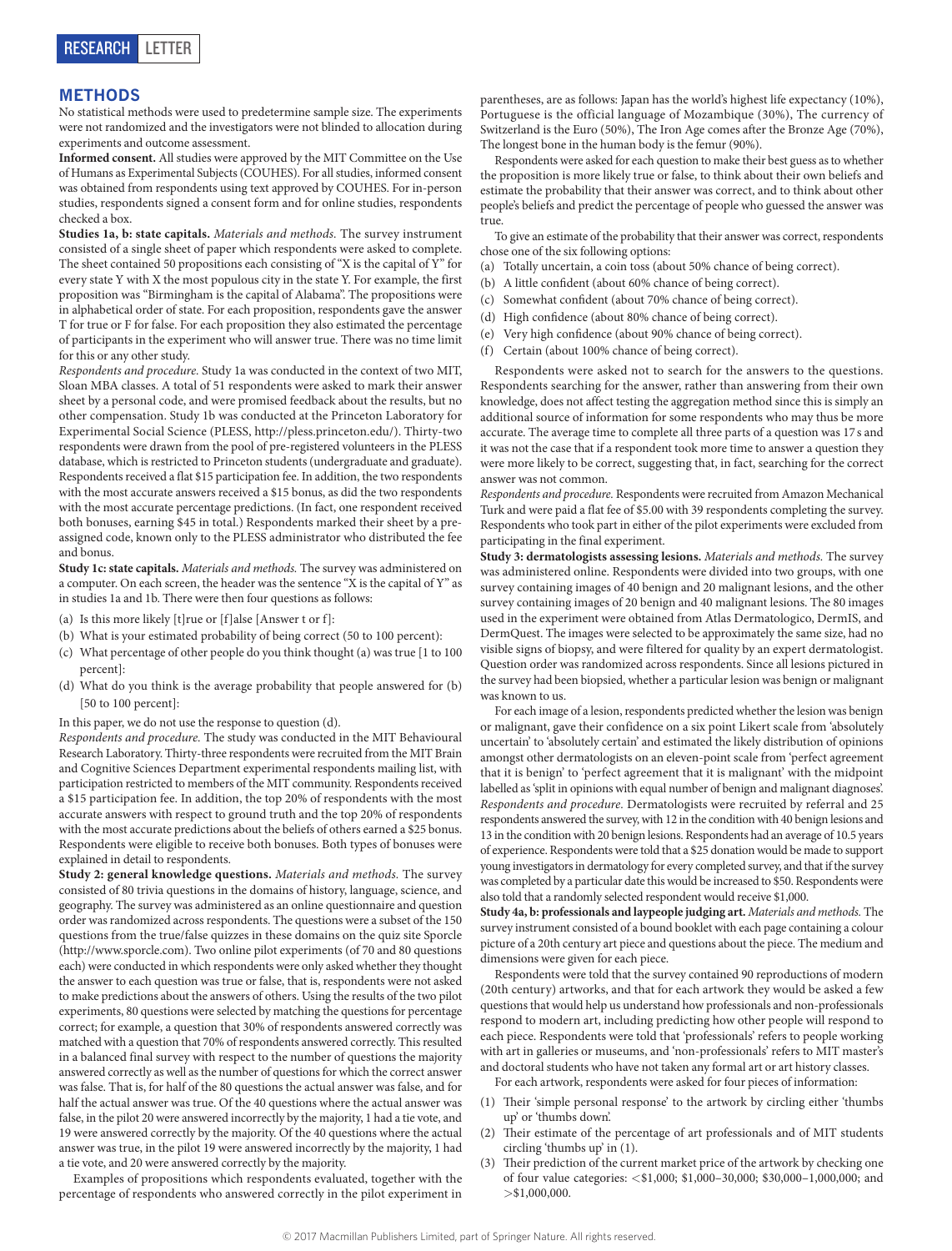(4) Their estimate of the percentage of art professionals and of MIT students predicting a market value over \$30,000.

In this paper, we do not use the responses to questions (1) and (2).

The images in Fig. 4 are reproduced with the permission of the artists and galleries, as indicated in the legend.

Respondents and procedure. Two groups of respondents completed the survey. The MIT group consisted of 20 MIT graduate students who had not taken courses in art or in art history. They were paid \$20 as compensation for their time. Respondents came individually into the laboratory, and completed the survey in a room alone. The professional group consisted of art professionals—predominantly managers of art galleries. The art professionals were visited by appointment at their offices and completed the survey during the appointment.

**Data availability statement.** Data from all studies, as well as analysis code, is available upon reasonable request from the corresponding author.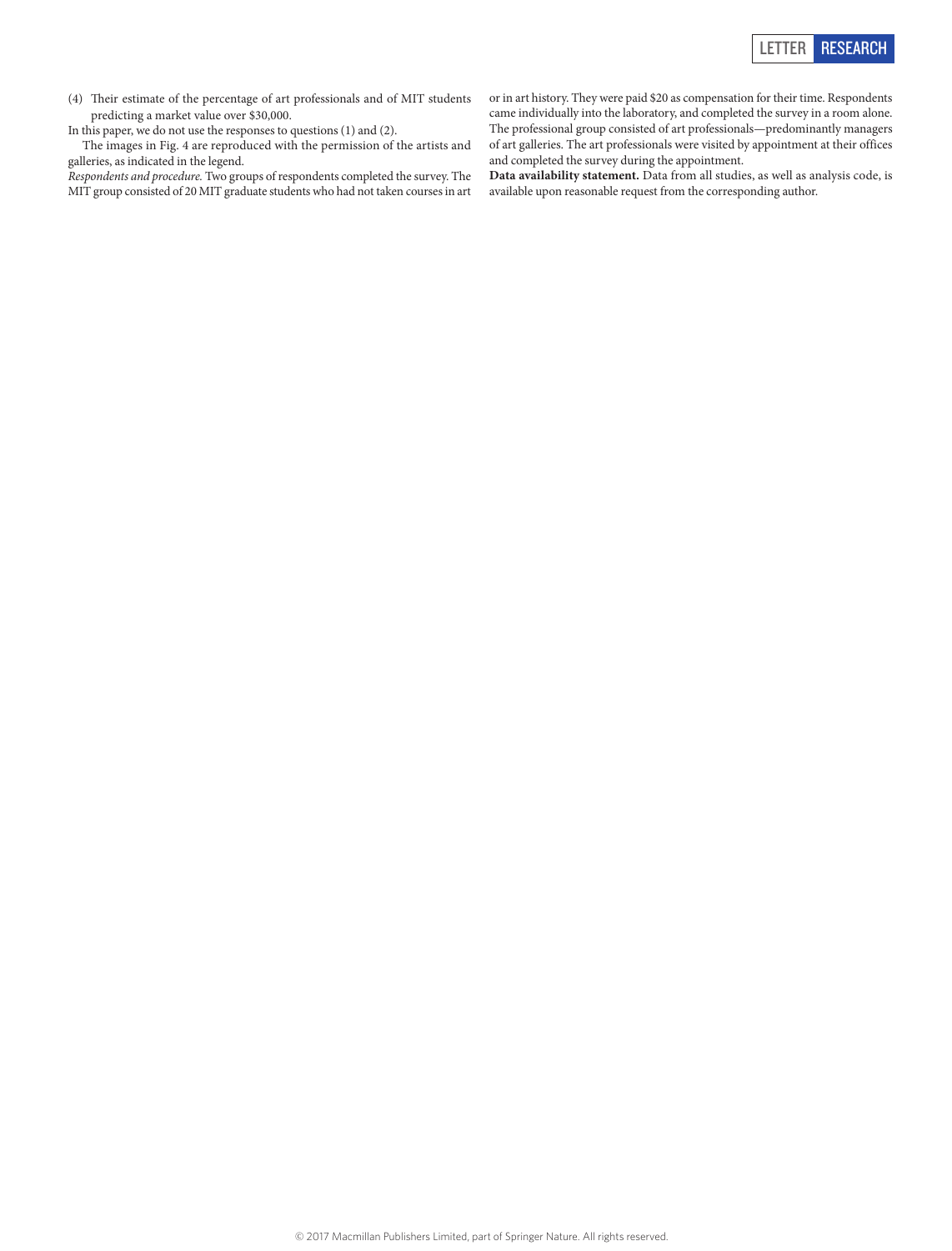

Experiments

**Extended Data Figure 1** | **Performance of all methods across all studies, shown with respect to the Matthews correlation coefficient.** Error bars are bootstrapped standard errors. Details of studies are given in Fig. 4 of the main text.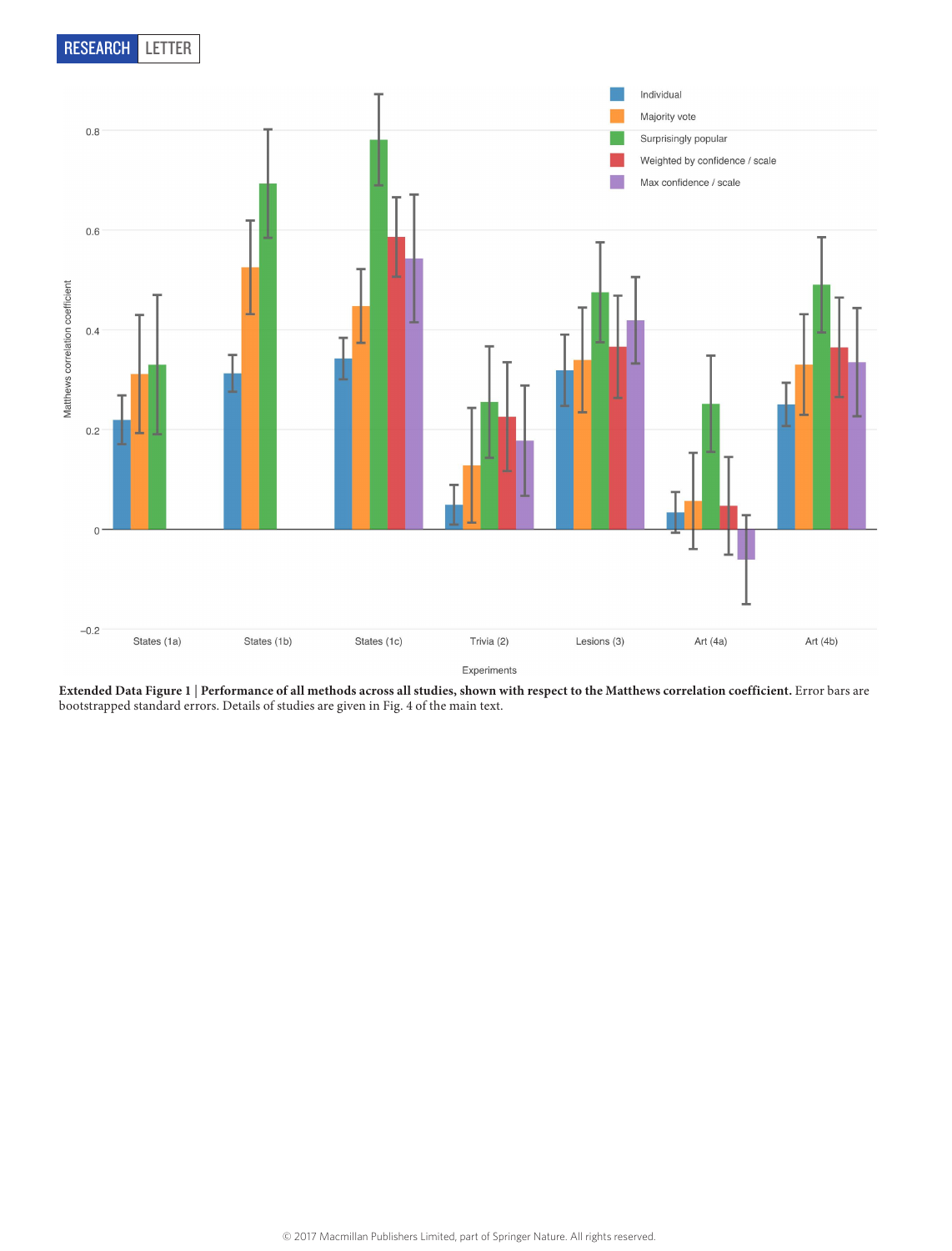## LETTER RESEARCH



**Extended Data Figure 2** | **Performance of all methods across all studies, shown with respect to the macro-averaged F1 score.** Error bars are bootstrapped standard errors. Details of studies are given in Fig. 4 of the main text.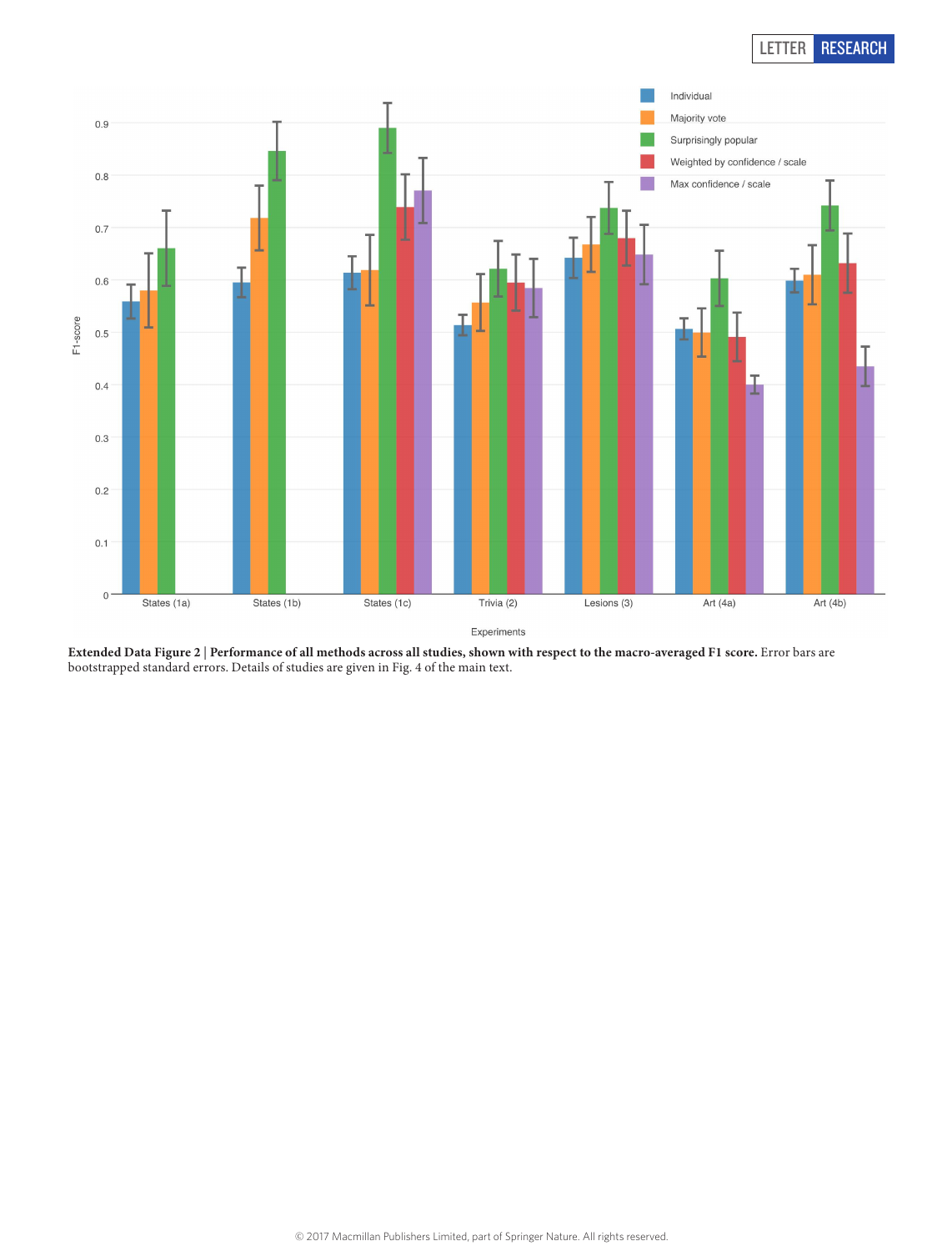$\overline{1}$ 



**Extended Data Figure 3** | **Performance of all methods across all studies, shown with respect to percentage of questions correct.** Error bars are bootstrapped standard errors. Details of studies are given in Fig. 4 of the main text.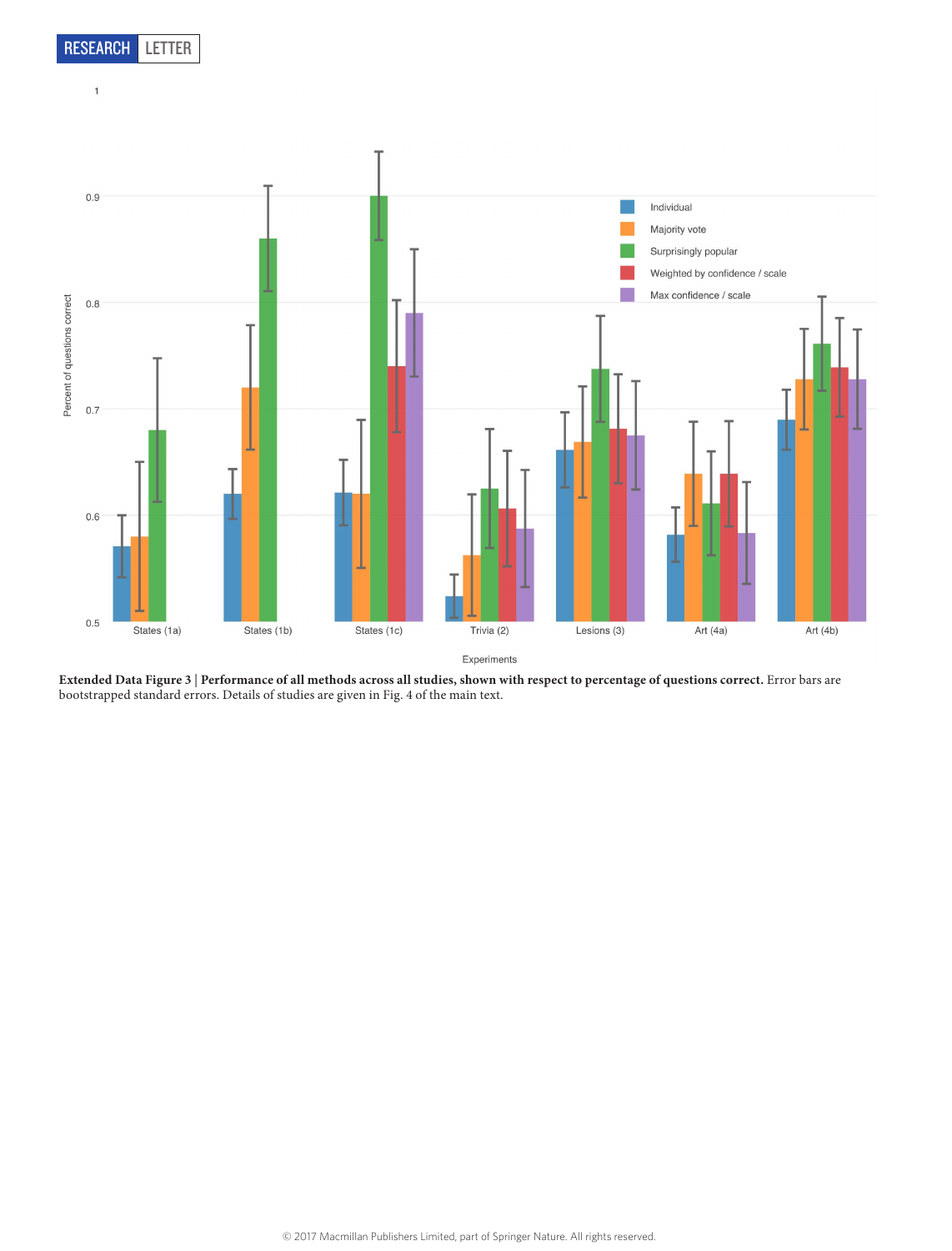## LETTER RESEARCH



**Extended Data Figure 4** | **Performance of aggregation methods on simulated datasets of binary questions, under uniform sampling assumptions.** One draws a pair of coin biases (that is, signal distribution parameters), and a prior over worlds, each from independent uniform distributions. Combinations of coin biases and prior that result in recipients of both coin tosses voting for the same answer are discarded. An actual coin is sampled according to the prior, and tossed a finite number of times to produce the votes, confidences, and vote predictions required by different methods (see Supplementary Information for

simulation details). As well as showing how sample size affects different aggregation methods the simulations also show that majorities become more reliable as consensus increases. A majority of 90% is correct about 90% of the time, while a majority of 55% is not much better than chance. This is not due to sampling error, but reflects the structure of the model and simulation assumptions. According to the model, an answer with x% endorsements is incorrect if counterfactual endorsements for that answer exceed  $x\%$  (Theorem 2), and the chance of sampling such a problem diminishes with x.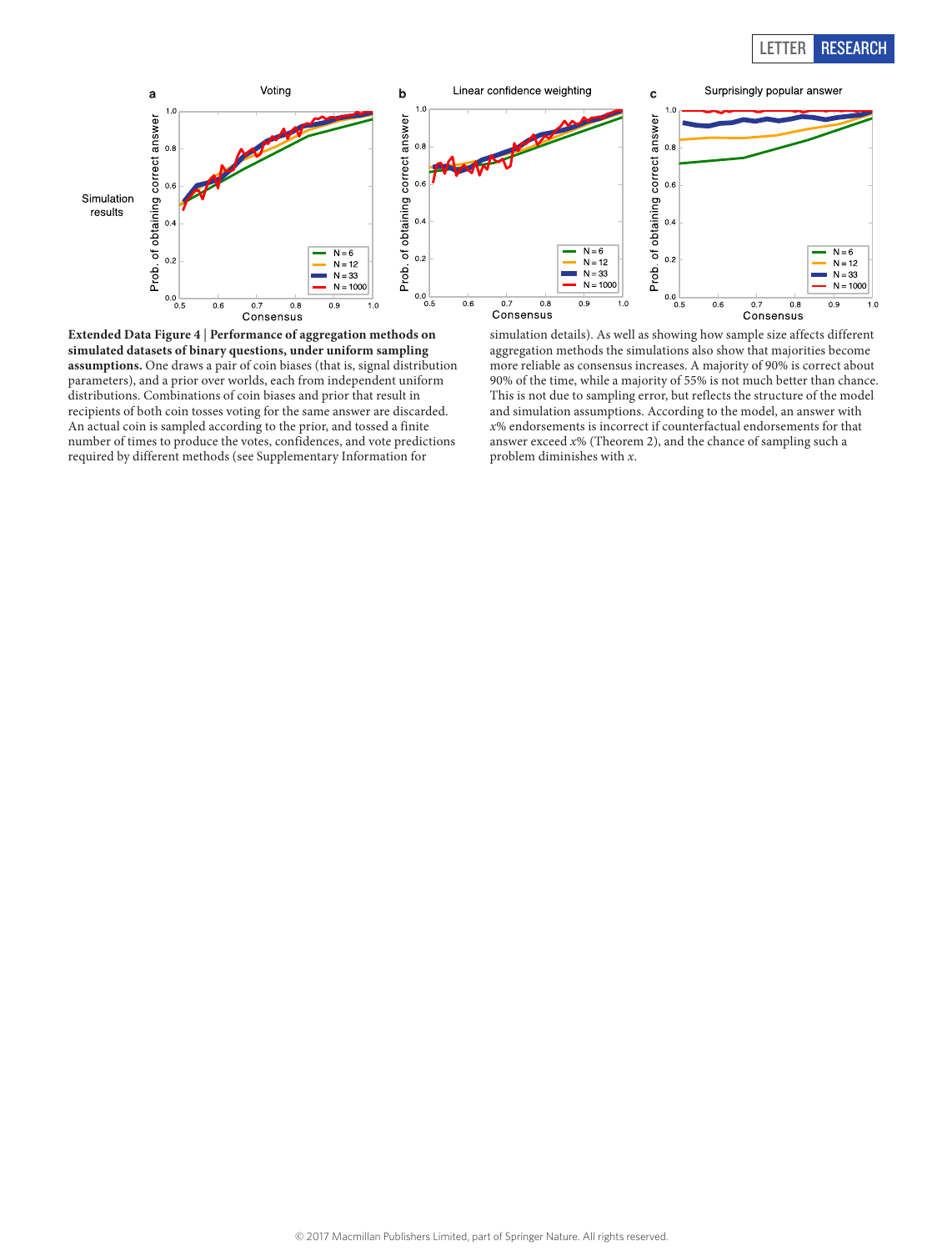# A solution to the single question crowd wisdom problem: Supplementary Information

Drazen Prelec, H. Sebastian Seung, and John McCoy dprelec@mit.edu, sseung@princeton.edu, jmccoy@mit.edu

# Contents

| $\mathbf 1$ | <b>Theory</b>                    |                                                                                     |                |  |
|-------------|----------------------------------|-------------------------------------------------------------------------------------|----------------|--|
|             | 1.1                              |                                                                                     | 2              |  |
|             | 1.2                              | The two worlds, many signals case $m = 2, n \ge 2$                                  | $\overline{5}$ |  |
|             | 1.3                              |                                                                                     | 6              |  |
|             | 1.4                              |                                                                                     | 8              |  |
|             | 1.5                              |                                                                                     | 9              |  |
|             | 1.6                              | Power analysis of the surprisingly popular answer versus voting (based)             | 9              |  |
| $2\,$       | <b>Experiment Protocols</b><br>9 |                                                                                     |                |  |
|             | 2.1                              |                                                                                     | 9              |  |
|             | 2.2                              |                                                                                     | 9              |  |
|             | 2.3                              | Studies 1a, b – State capitals $\ldots \ldots \ldots \ldots \ldots \ldots \ldots$   | 9              |  |
|             | 2.4                              | Study 1c – State capitals $\ldots \ldots \ldots \ldots \ldots \ldots \ldots \ldots$ | 10             |  |
|             | 2.5                              | Study 2 – General knowledge questions $\ldots \ldots \ldots \ldots \ldots \ldots$   | 12             |  |
|             | 2.6                              | Study $3$ – Dermatologists assessing lesions                                        | 14             |  |
|             | 2.7                              | Study 4a, $b$ – Professionals and laypeople judging art                             | 15             |  |
| 3           |                                  | Vote predictions                                                                    | 16             |  |

# 1 Theory

The formal model builds on the biased coin example, generalizing to  $m$  coins, each coin having n possible sides. In part, this is a standard normative account of how individuals should make inferences about hypotheses (coins) from data (toss outomes). The additional assumption is that individuals take these inferences one step further,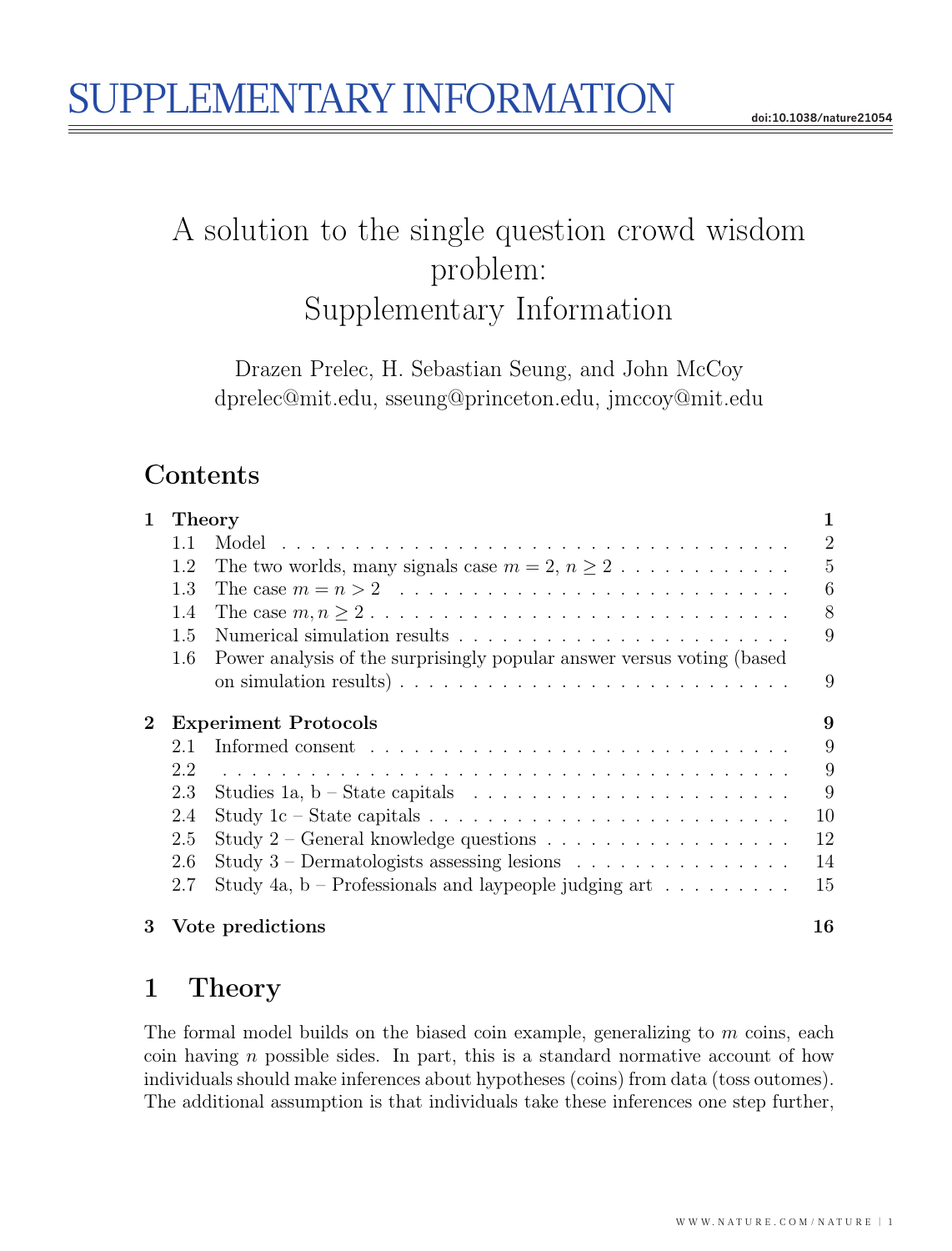and compute correct expectations of tosses observed by others. We also assume an infinite sample of respondents.

A more complete Bayesian model would have parameters for respondent errors and biases, and would also deal with the finite sample issue. However, it is important to first understand what can be deduced from different types of input in the ideal case. This sets boundaries on what one might expect to achieve with richer models.

We begin with a negative result, Theorem 1, that an infinite sample of correctly computed posterior probabilities over coins is compatible with any possible coin  $(=an$ swer) being correct. This reveals a limitation of methods based on posterior probabilities, such as votes and confidences.

We then show how to determine the correct answer in three increasingly complex settings: (1)  $m = 2, n > 2, (2)$   $m = n > 2, (3)$   $m, n > 2$ . In particular, Theorem 2 proves that the surprisingly popular algorithm for binary questions described in the main text is valid.

Extensions to multiple choice questions  $(m > 2 \text{ coins})$  rely on a key Lemma, which Theorem 3 applies this to the  $m = n > 2$  case. We then consider the fully general  $m, n$  problem, and indicate, without formal proof, how the correct answer can be derived if in addition to vote predictions one also elicits posterior probabilities (whose elicitation is not required for Theorems 2 and 3).

The results presented here which justifying choosing the surprisingly popular answer assume ideal Bayesian respondents. However, the biased coin argument presented in the main text remains valid even with certain departures from Bayesian rationality. For example, respondents might simplify the prediction task by predicting the vote split in the world that they think is more likely, and ignoring the possibility of the less likely world. Then, those voting for the correct answer will make accurate predictions, while those voting for the wrong answer will underestimate the vote for the correct answer. The average predicted vote for the correct answer will again underestimate the actual vote, confirming the surprisingly popular principle.

#### 1.1 Model

The model extends the biased coin example in two ways. First, we generalize to an arbitrary number  $m$  of possible worlds (each containing a possible coin). One of the worlds is actual, the rest are counterfactual. We identify worlds with possible answers to a multiple choice question. Uncertainty about the actual world, i.e., the correct answer, is modeled by a random variable taking on values in the set  $\{a_1,\ldots,a_m\}$  of m possible answers to a multiple-choice question. Second, we distinguish between a respondent's vote for a particular answer and the evidence on which that vote is based. The evidence respondent r possesses is summarized by a private 'signal'  $S^r$ , which is a random variable taking on categorical values in the set  $\{s_1,\ldots,s_n\}$ . A respondent's vote  $V^r$  is given by a function  $V^r = V(S^r)$  that maps signals to votes  $V^r \in \{v_1, \ldots, v_m\}$  for the m possible answers.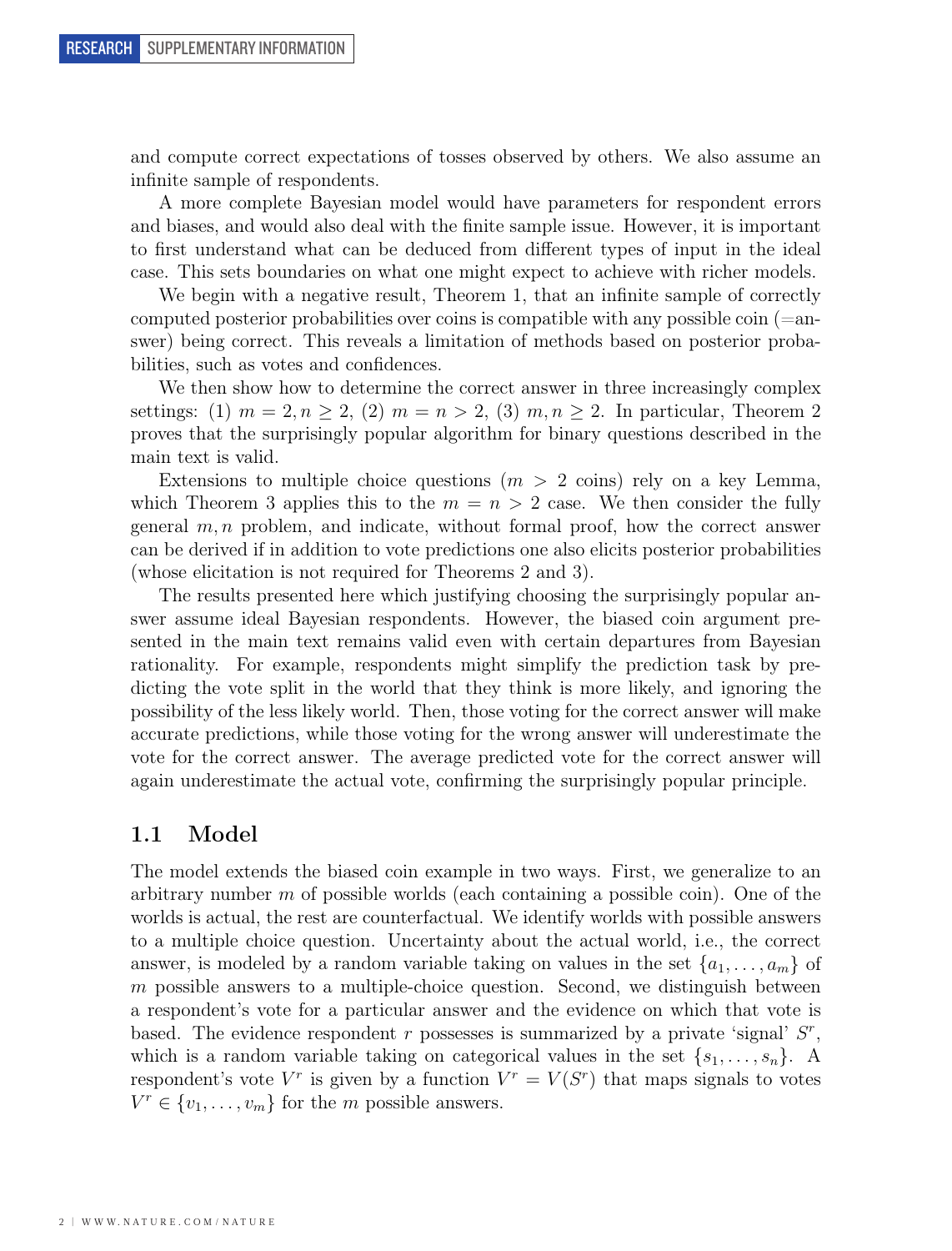Conditional on world  $a_i$ , signals of different respondents are independent, identically distributed with probabilities  $p(s_k|a_i)$ . Therefore, all differences in knowledge are captured by signals. The prior  $p(a_i)$  gives probabilities consistent with the evidence that is common knowledge among all respondents. For problem (P) discussed in the main text, common knowledge might be that Philadelphia is a large city. Ideal respondents know the joint distribution  $p(s_k, a_i)$ , which defines the possible world model (to avoid degeneracies, we assume  $p(a_i) > 0, p(s_k) > 0$ ). However, they do not know which  $a_i$  is the correct answer  $a_{i^*}$ , and nor do they know the actual distribution of received signals. In terms of the coin example, they know which coins are possible and the properties of each coin, but they do not know which coin is actually being used.

Respondents have two types of beliefs, both computed from their received signal  $s_k$  and the joint distribution  $p(s_k, a_i)$ . Beliefs about the correct answer are given by the posterior probabilities  $p(a_i|s_k)$ , which can be obtained from knowledge of the joint distribution of signals and answers. Beliefs about signals received by other respondents, say the probability of another respondent receiving signal  $s_j$  written as  $p(s_i | s_k)$ , are derived by computing the distribution of signals  $p(s_i | a_i)$  conditional on a particular answer being correct, and marginalizing over all possible answers,

$$
p(s_j|s_k) = \sum_i p(s_j|a_i) p(a_i|s_k) p(a_i)
$$

More explicitly, one would write,  $p(s_j^q | s_k^r) = Pr(S^q = s_j | S^r = s_k)$ , which is the probability that another, randomly selected respondent  $q$  receives signal  $s_i$  given that respondent r has received signal  $s_k$ . We omit the supercripts because the probability is the same for any pair of different respondents  $q, r$ .

As discussed in the main text and proven in Theorem 1 below, the probabilities  $p(a_i|s_k)$  are always inconclusive, in that even an infinite sample of perfectly computed posterior probabilities over answers is compatible with any given answer being correct in some possible world model. Posterior probabilities strongly constrain the set of models with which they are compatible, but they do not identify the actual world.

Theorem 1. The correct answer cannot be deduced by any algorithm relying exclusively on knowledge of actual signal probabilities,  $p(s_k|a_{i^*}), k = 1, \ldots, n$  and posterior probabilities over answers implied by these signals,  $p(a_i|s_k)$ ,  $k = 1, \ldots, n, i = 1, \ldots, m$ .

Proof. The proof is by construction of a possible world model that generates these signal probabilities and posterior probabilities for an arbitrarily selected answer.

Assume that the distribution of signals,  $p(s_k|a_{i^*})$ , and posterior probabilities,  $p(a_j | s_k)$ , are known but the correct answer  $a_{i^*}$  is unknown. We choose any answer  $a_i$ , and construct a corresponding possible world model  $q(s_k, a_i)$  such q would generate the known signal distribution and posteriors if  $i^* = i$ .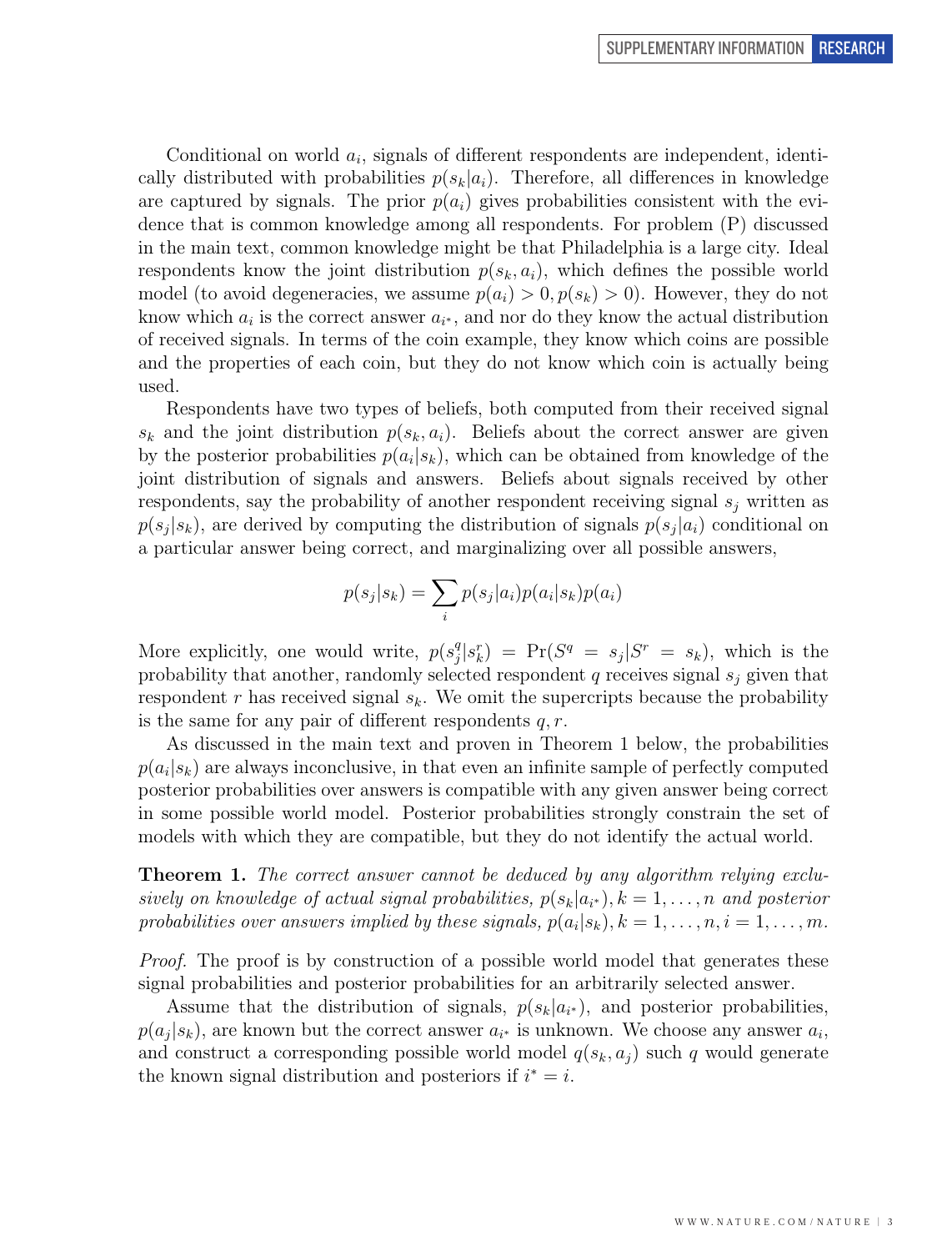Observe first that the known parameters do do not constrain the prior over signals, which we can set equal to:

$$
q(s_k) = \frac{p(s_k|a_{i^*})}{p(a_i|s_k)} \left(\sum_j \frac{p(s_j|a_{i^*})}{p(a_i|s_j)}\right)^{-1}, \ k = 1, ..., n
$$

Because posteriors must match observed posteriors:  $q(a_i | s_k) = p(a_i | s_k)$ , for  $k =$  $1,\ldots,n, j = 1,\ldots,m$ , the possible world model is now fixed:  $q(s_k, a_j) = q(a_j|s_k)q(s_k)$ . In particular, the prior over answers may be computed from the joint distribution,

$$
q(a_i, s_k) = q(a_i|s_k)q(s_k) = p(s_k|a_{i^*})\left(\sum_j \frac{p(s_j|a_{i^*})}{p(a_i|s_j)}\right)^{-1}
$$

by summing over  $k$ :

$$
q(a_i) = (\sum_j \frac{p(s_j|a_{i^*})}{p(a_i|s_j)})^{-1}
$$

The marginal distributions  $q(s_k)$ ,  $q(a_i)$ , together with the matching posteriors,  $q(a_i | s_k) = p(a_i | s_k)$ , for  $k = 1, \ldots, n$ , imply that if the correct answer is  $a_i$ , one would observe signal distribution  $p(s_k|a_{i^*})$ :

$$
q(s_k|a_i) = \frac{q(a_i|s_k)q(s_k)}{q(a_i)} = p(s_k|a_{i^*})
$$

Because  $a_i$  was freely chosen, this proves the theorem.

Theorem 1 shows that the distribution of posterior probabilities over answers does not rule out any possible answer as the answer responsible for generating that distribution.

We turn therefore to the second type of beliefs, about signals received by other respondents. Because votes are functions of signals, ideal respondents receiving signal  $s_k$  can compute the conditional probability  $p(v_i|s_k)$  that another respondent will vote for  $a_i$ . For example, if the voting function instructs respondents to vote for the most likely answer,  $V(s_i) = \argmax_i p(a_i|s_i)$ , to predict the probability that another respondent votes for  $a_i$  the respondent receiving signal  $s_k$  would add the probabilities of all signals  $j$  that are the most favorable to  $a_i$ :

$$
p(v_i|s_k) = \sum_{j: V(s_j) = v_i} p(s_j|s_k) = \sum_{i = \text{argmax}_k p(a_k|s_j)} p(s_j|s_k)
$$

Again, this notation suppresses respondent identity. In explict random variable notation, we would write  $p(v_i|s_k)$ , as  $p(V^q = v_i|S^r = s_k)$  for  $q \neq r$ , i.e. the probability that an arbitrary respondent q votes for  $v_i$ . This is not to be confused with  $p(V^r = v_i|S^r = s_k)$  which corresponds to stochastic voting by respondent r.

 $\Box$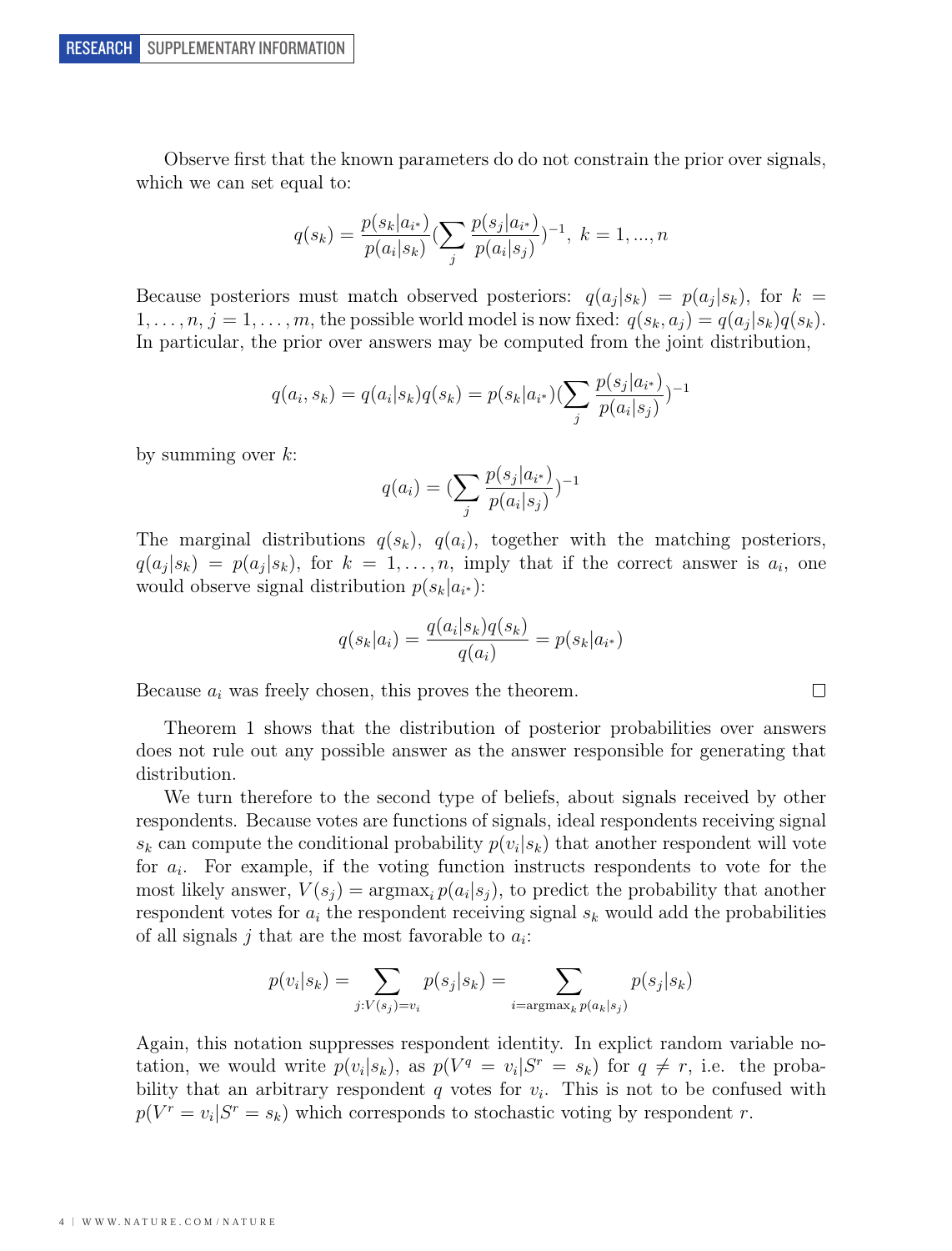Similarly, we can define the joint distribution of votes (of an arbitrary respondent) and answers:

$$
p(v_i, a_k) = \sum_{j: V(s_j) = v_i} p(s_j, a_j)
$$

The conditional distributions,  $p(v_i|a_k)$ , and  $p(a_k|v_i)$ , are likewise well defined for any voting function.

# 1.2 The two worlds, many signals case  $m = 2, n \ge 2$

We consider a more general version of the voting rule above, which allows us to avoid unanimity even when both signals favor the same answer. Specifically, we consider a cutoff based voting rule that instructs respondents to vote for  $a_1$  if the probability of  $a_1$  exceeds probability  $c_1$ , and for  $a_2$  if the probability of  $a_2$  exceeds  $c_2 = 1 - c_1$ . Formally, we can express this as

$$
V(s_k) = \underset{i}{\operatorname{argmax}} c_i^{-1} p(a_i|s_k)
$$
 (1)

The above voting rule is identical to the decision algorithm for an ideal observer in signal detection theory. If  $c_1 = c_2 = 0.5$ , the respondent is assumed to vote for the more likely answer.

**Theorem 2.** Assume that not everyone votes for the correct answer. Then the average estimate of the votes for the correct answer will be underestimated.

Proof. We first show that actual votes for the correct answer exceed counterfactual votes for the correct answer,  $p(v_{i^*}|a_{i^*}) > p(v_{i^*}|a_k)$ ,  $k \neq i^*$ , as:

$$
\frac{p(v_{i^*}|a_{i^*})}{p(v_{i^*}|a_k)} = \frac{p(a_{i^*}|v_{i^*})p(a_k)}{p(a_k|v_{i^*})p(a_{i^*})} = \frac{p(a_{i^*}|v_{i^*})}{(1-p(a_{i^*}|v_{i^*}))} \frac{(1-p(a_{i^*}))}{p(a_{i^*})}
$$

The fraction on the right is well defined as  $0 < p(a_{i*} | v_{i*}) < 1$ ; it is greater than one if and only if  $p(a_{i^*} |v_{i^*}) > p(a_{i^*} |v_{i^*}) p(v_{i^*}) + p(a_{i^*} |v_k) p(v_k) = p(a_{i^*}),$  as  $p(a_{i^*} |v_{i^*}) > p(a_{i^*} |v_k) p(v_k)$  $c_{i^*}, p(a_{i^*}|v_k) < c_{i^*}$  by definition of the criterion based voting function.

A respondent with signal  $s_i$  computes expected votes by marginalizing across the two possible worlds,  $p(v_{i*} | s_i) = p(v_{i*} | a_{i*})p(a_{i*} | s_i) + p(v_{i*} | a_k)p(a_k | s_i)$ . The actual vote for the correct answer is no less than the counterfactual vote,  $p(v_{i*} | a_{i*}) \geq p(v_{i*} | a_{k}).$ Therefore,  $p(v_{i*} | s_i) \leq p(v_{i*} | a_{i*})$ , with strict inequality unless  $p(a_{i*} | s_i) = 1$ . Because weak inequality holds for all signals, and is strict for some, the average predicted vote will be strictly underestimated.  $\Box$ 

If there are more than two possible answers  $m > 2$ , the actual proportion of votes for the correct answer exceeds predictions provided that votes are defined by a cutoff vector  $\sum_i c_i = 1$ . However, it no longer points to a unique correct answer, as more than one answer may be underestimated.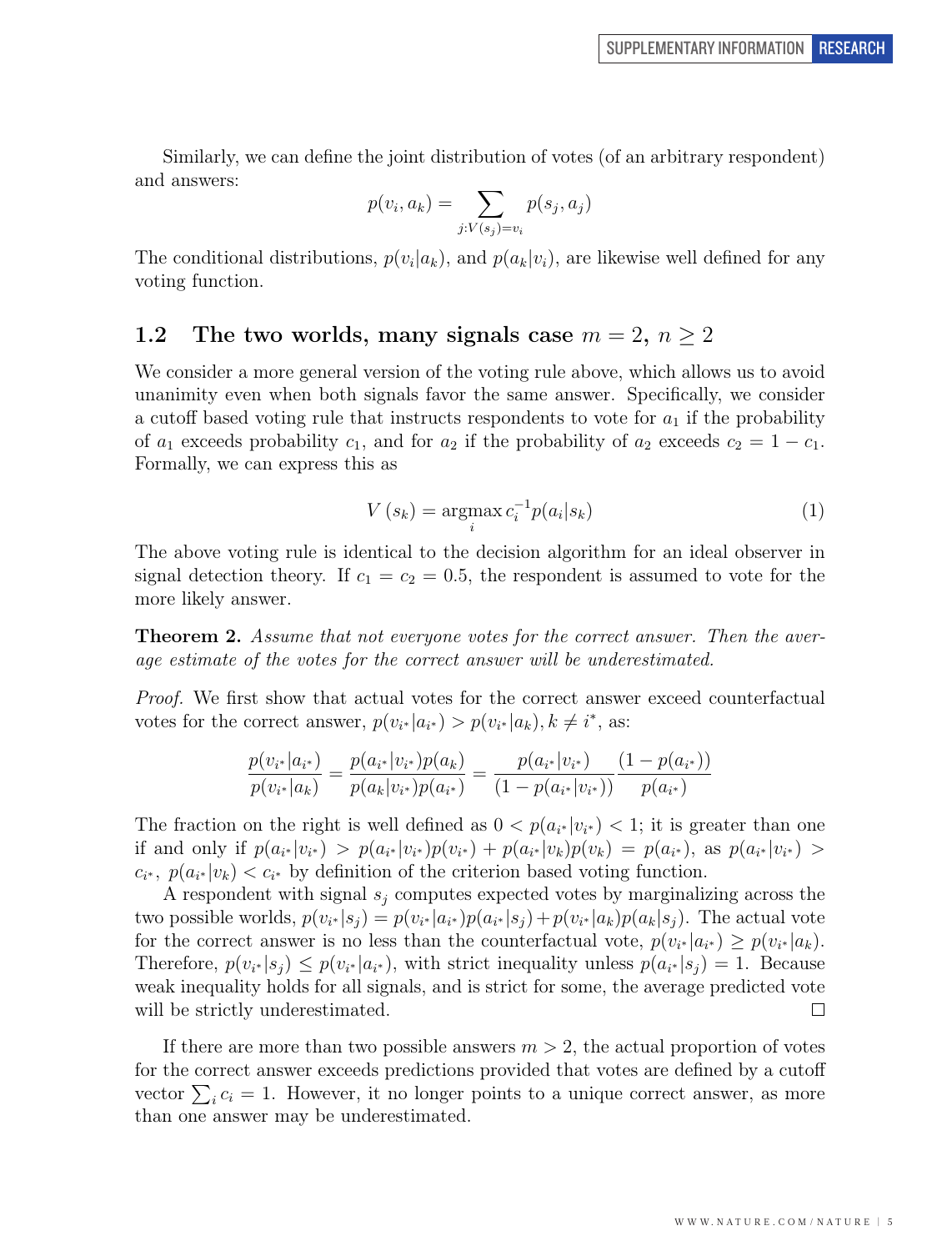#### 1.3 The case  $m = n > 2$

Our results for the general case with more than two answers and the same number of signals and answers, rely on a Lemma that shows how the ratio of posterior probabilities on the correct answer relative to any other answer can be derived from the signal frequencies, and their pairwise conditional probabilities. The Lemma is important because it expresses terms whose estimate requires knowing the correct answer (posterior probabilities on truth) as functions of terms that do not require knowledge of the correct answer.

Lemma. Consider a possible world model with m answers and n signals and joint probability distribution  $p(s_i, a_i)$ . Let  $a_{i^*}$  denote the correct answer. Then:

$$
p(a_{i^*}|s_k) \propto p(s_k|a_{i^*}) \sum_i \frac{p(s_i|s_k)}{p(s_k|s_i)}
$$

 $\text{(setting } 0/0 \equiv 0).$ 

Proof. From Bayes' rule, we have,

$$
p(s_i) = p(s_k) \frac{p(s_i|s_k)}{p(s_k|s_i)}
$$

After summing over i, with  $\sum_i p(s_i) = 1$ , we solve for the prior probability of signal  $s_k$ :

$$
p(s_k) = (\sum_{i} \frac{p(s_i|s_k)}{p(s_k|s_i)})^{-1}
$$

Invoking Bayes' rule again,

$$
p(a_{i^*}|s_k) = \frac{p(s_k|a_{i^*})}{p(s_k)}p(a_{i^*}) = p(s_k|a_{i^*})\sum_i \frac{p(s_i|s_k)}{p(s_k|s_i)}p(a_{i^*})
$$

Because  $p(a_{i^*})$  is constant across all k, the Lemma follows.

The Lemma shows how the distribution of signals, and the pairwise predictions of signals, can identify the answer given by respondents who are best informed, in the sense of assigning the highest probability on the correct answer. These respondents would be least surprised by the correct answer, were it revealed.

To convert this Lemma into an algorithm for selecting the correct answer we need to assume that for each answer there is a unique signal such that respondents with that signal assign most probability to this answer, which is also more than the probability assigned to it by other respondents. This assumption is violated, for example, with the posteriors below:

 $\Box$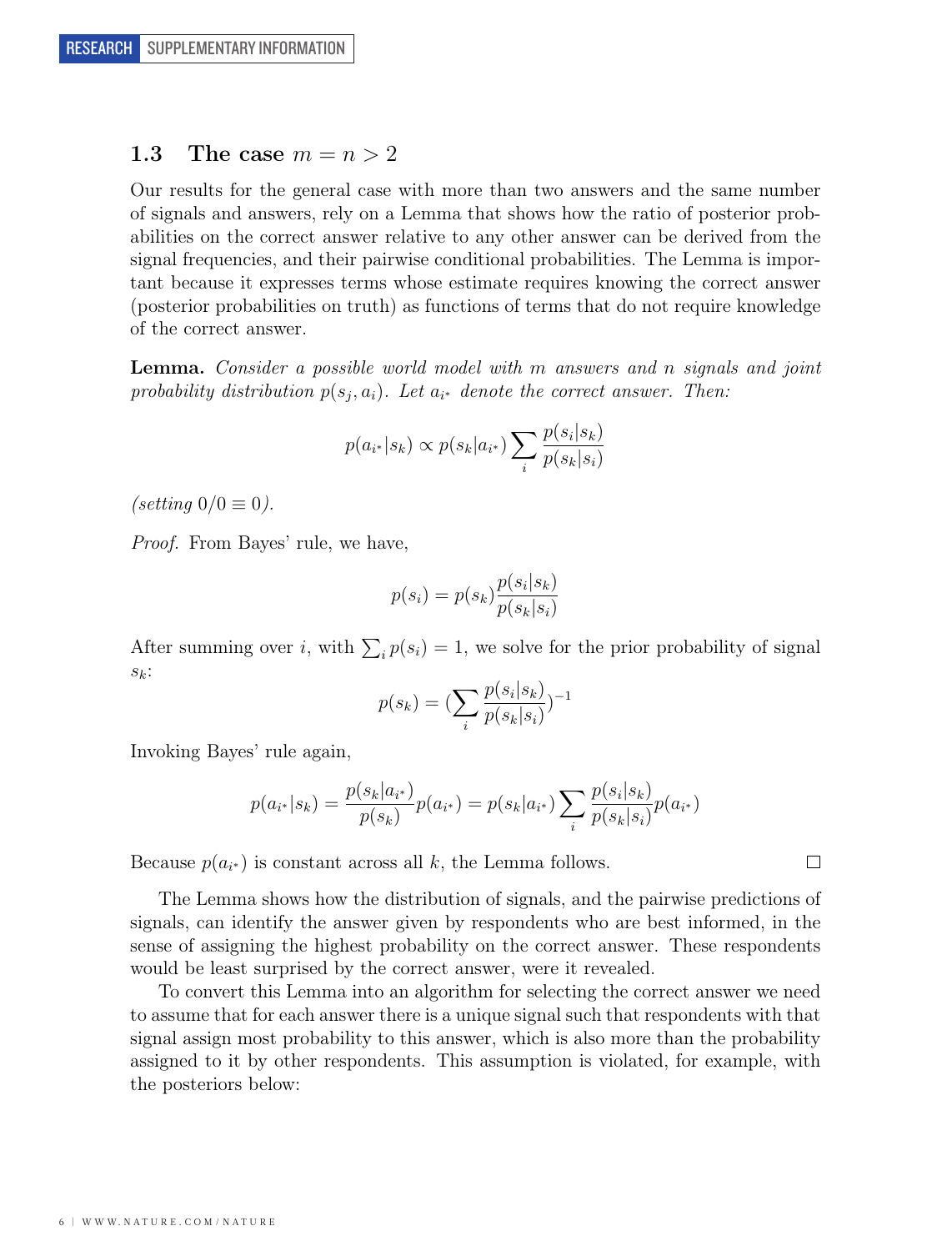$$
p(a_i|s_k) = \left(\begin{array}{ccc} .4 & .3 & .3 \\ .45 & .55 & 0 \\ .2 & .3 & .5 \end{array}\right)
$$

If the correct answer is  $a_1$  (first column), then respondents with  $s_2$  (second row) would be least surprised, yet they would believe that the most likely correct answer is  $a_2$ . A selection principle based on treating as correct the answer selected by these respondents would incorrectly choose  $a_2$ . The theorem below rules out this possibility, by requiring that respondents voting for a given answer assign assign more probability to it than do respondents voting for other answers.

**Theorem 3.** Assume  $m = n$ ,  $V(s_i) = v_i$ , and  $p(a_i|s_i) > p(a_i|s_j)$ . Let  $a_{i^*}$  denote the correct answer. Define the prediction-normalized vote for  $a_k$ ,  $V(k)$ , as

$$
\overline{V}(k) = p(v_k|a_{i^*}) \sum_{i} \frac{p(v_i|s_k)}{p(v_k|s_i)}
$$

(setting  $0/0 \equiv 0$ ). Then the correct answer has the highest prediction-normalized votes.

Proof. Applying the Lemma, we have,

$$
p(a_{i^*}|s_k) \propto p(s_k|a_{i^*}) \sum_i \frac{p(s_i|s_k)}{p(s_k|s_i)}
$$

Because  $V(s_i) = v_i$ , we can rewrite this as:

$$
p(a_{i^*}|s_k) \propto p(v_k|a_{i^*}) \sum_i \frac{p(v_i|s_k)}{p(v_k|s_i)} = \overline{V}(k)
$$

 $p(a_{i*} | s_{i*}) > p(a_{i*} | s_k)$  by the assumption that respondents who vote for a given answer (including  $a_{i*}$ ) assign greater posterior probability to it than respondents voting for any other answer  $a_k$ . Therefore  $V(i^*) > V(k)$ , proving that the correct answer  $a_{i^*}$ has the highest prediction-normalized vote.  $\Box$ 

One could apply Theorem 3 to experimental data using the following estimation procedure. Because  $a_{i^*}$  matches the actual world, the frequency of votes for answer  $a_k$  provides an estimate for  $p(v_k|a_{i^*})$ , which is exact in the limit of an infinite number of respondents. The probabilities  $p(v_k|s_i)$  are estimated by asking respondents to predict the frequency of votes  $v_k$  and then averaging the predictions of those who voted  $v_i$ .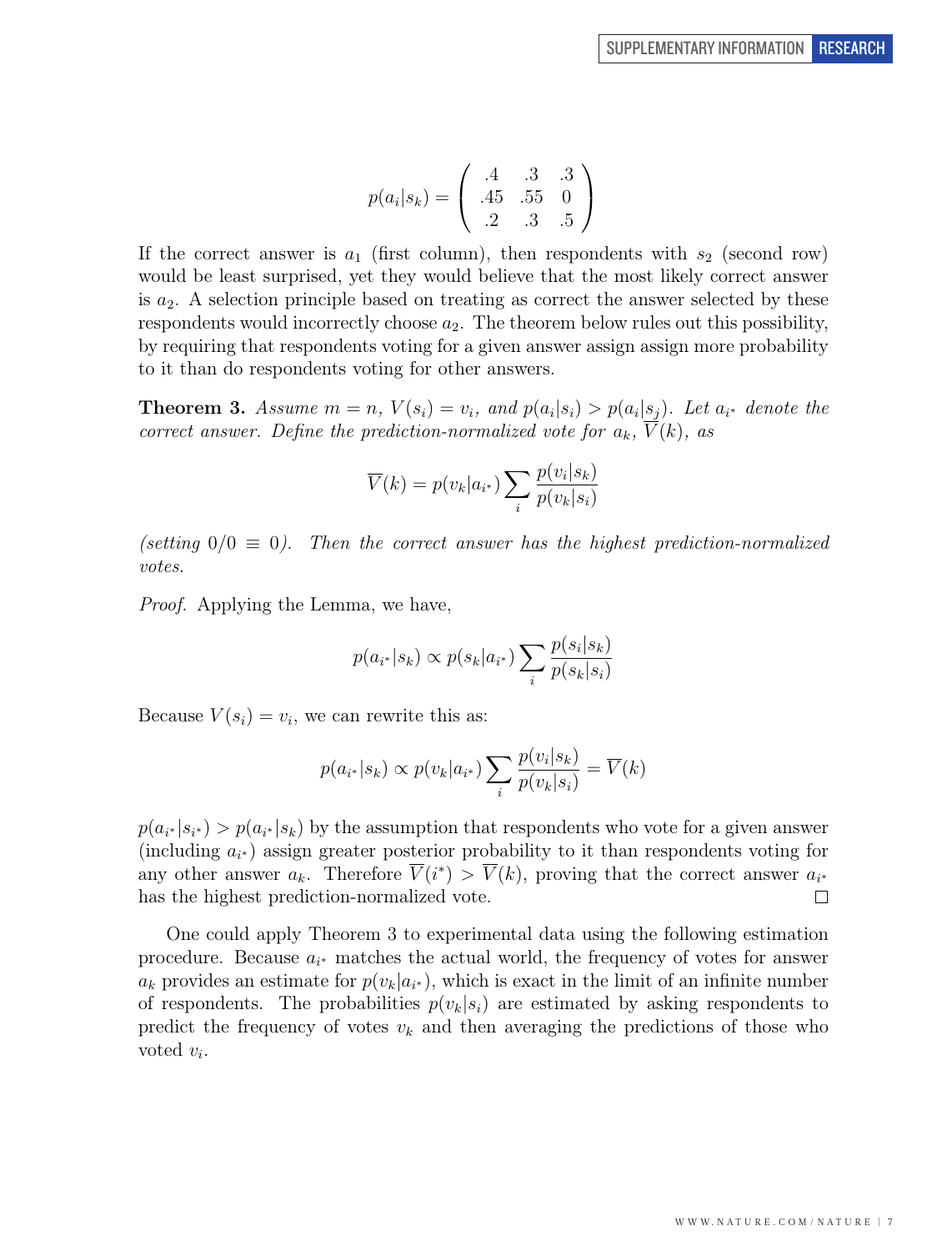## 1.4 The case  $m, n \geq 2$

It is possible to extend our approach to the general setting of  $m$  worlds, and  $n$  signals, provided one also elicits respondents' posterior distribution over possible answers.

Here we simply indicate the main idea, and for convenience consider  $m > 2$ ,  $n = 2$ . That is, we have many coins, each with exactly two sides. Each individual thus has a small amount of information bearing on the many possible answers.

The bias of coin  $i$  is given by the ratio on the left side of the Bayesian identity below,

$$
\frac{p(s_1|a_i)}{p(s_2|a_i)} = \frac{p(a_i|s_1)}{p(a_i|s_2)} \frac{p(s_1|s_2)}{p(s_2|s_1)}, \ i = 1, ..., n
$$

The analyst does not know these true coin biases, but can estimate them from the terms on the right, which respondents provide as their posterior probabilities,  $p(a_i|s_1)$ ,  $p(a_i|s_2)$ , and pairwise predictions,  $p(s_1|s_2)$ ,  $p(s_2|s_1)$ . The data therefore can be used to assign the correct bias to each possible coin.

To find the actual coin, the analyst asks respondents to report their toss outcome. The frequencies of observed tosses will converge to  $p(s_1|a_{i^*})$  and  $p(s_2|a_{i^*})$ . The actual coin is then revealed as the coin whose assigned bias matches the observed one:

$$
i = i^* \iff \frac{p(a_i|s_1)}{p(a_i|s_2)} \frac{p(s_1|s_2)}{p(s_2|s_1)} = \frac{p(s_1|a_{i^*})}{p(s_2|a_{i^*})}
$$

A concrete example illustrates this. Assume three coins, a priori equally likely:  $(A)$  2:1 biased for Heads,  $(B)$  2:1 biased for Tails,  $(C)$  unbiased.

Let us assume the actual coin is C. Respondents report their toss, their posterior probabilities on A, B, C, and their predicted toss distribution. Because toss reports converge to an even split between Heads and Tails, the analyst learns that the actual coin is unbiased. However, he does not yet know which of the coins, A, B, C is the unbiased one. By applying Bayes' rule to their toss, respondents derive and report posterior probabilities over A,B,C as  $(\frac{4}{9}, \frac{2}{9}, \frac{1}{3})$  given Heads, and  $(\frac{2}{9}, \frac{4}{9}, \frac{1}{3})$  given Tails. With this information, the analyst now knows the exact distribution of posteriors over A, B, C. However, Theorem 1 shows that every such distribution of posteriors can be reconciled with any possible world, that is, any of the three coins.

Adding predictions identifies the actual world. In this case, by symmetry of the assumptions, respondents' predictions are symmetric  $p(s_i | s_k) = p(s_i | s_k)$ . From the predictions and the posteriors the analyst computes the bias of each possible coin, and notes that coin C is unbiased, and is the only coin whose computed bias matches the actual one. He therefore deduces that the actual coin must be C.

The same method works in the general case, with more than two signals. It is important, however, that the elicitation separates signals (e.g., Heads vs. Tails) and possible states of the world (e.g., A, B, C). Respondents report signals, predict signals, and assign posteriors to states of the world.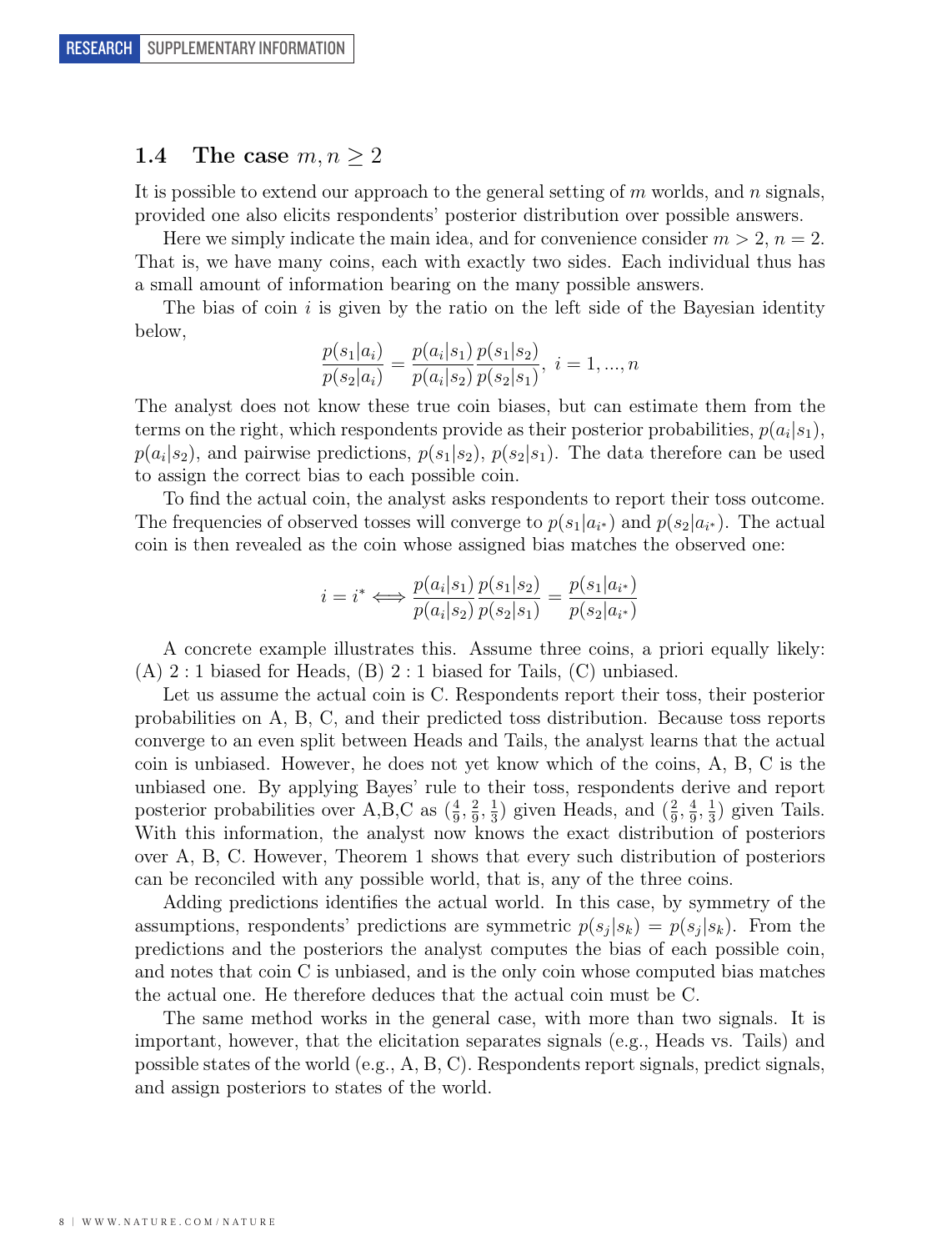# 1.5 Numerical simulation results

As mentioned in the main text, we performed numerical simulations for the simplest  $m = n = 2$  case, under a uniform sampling assumption. We randomly sampled 1000 datasets each with 50 questions, answered by up to 1000 respondents. For each dataset, respondent subsets of size  $N \in \{6, 12, 33, 1000\}$  were randomly sampled. For each question  $w = 1, 2, \ldots$  a possible world model consisting of a joint distribution of two world states and two signals  $p(s_k^w, a_i^w)$  was uniformly sampled, with resampling if it did not satisfy  $p(a_k^w | s_k^w) > 0.5$ . An actual world  $a_{i^*}^w$  was sampled given  $p(a_i^w)$ , and signals were sampled given  $p(s_k^w | a_{i^*}^w)$ . Votes, confidences, and vote predictions were computed for each ideal Bayesian respondent. The results are shown in Extended Data Fig. 4

# 1.6 Power analysis of the surprisingly popular answer versus voting (based on simulation results)

As described in the section on simulation results above, we sampled 1000 synthetic datasets each consisting of 50 questions and answered by 30 respondents. We computed the voting and surprisingly popular answers and for each dataset performed a paired-samples t-test of voting correctness against the correctness of the surprisingly popular answer. For 392 of the sampled datasets, the test showed a significant advantage  $(p < 0.05)$  of the surprisingly popular answer over voting, and for none of the sampled datasets was there a significant advantage of voting over the surprisingly popular answer.

# 2 Experiment Protocols

# 2.1 Informed consent

All studies were approved by the M.I.T. Committee on the use of humans as experimental subjects (COUHES). For all studies, informed consent was obtained from respondents using text approved by COUHES. For in-person studies, respondents signed a consent form and for online studies, respondents checked a box.

# 2.2

# 2.3 Studies 1a, b – State capitals

# Materials and methods

The survey instrument consisted of a single sheet of paper which respondents were asked to complete. The sheet contained 50 propositions each consisting of "X is the capital of Y." for every state Y and where X is the most populous city in the state Y.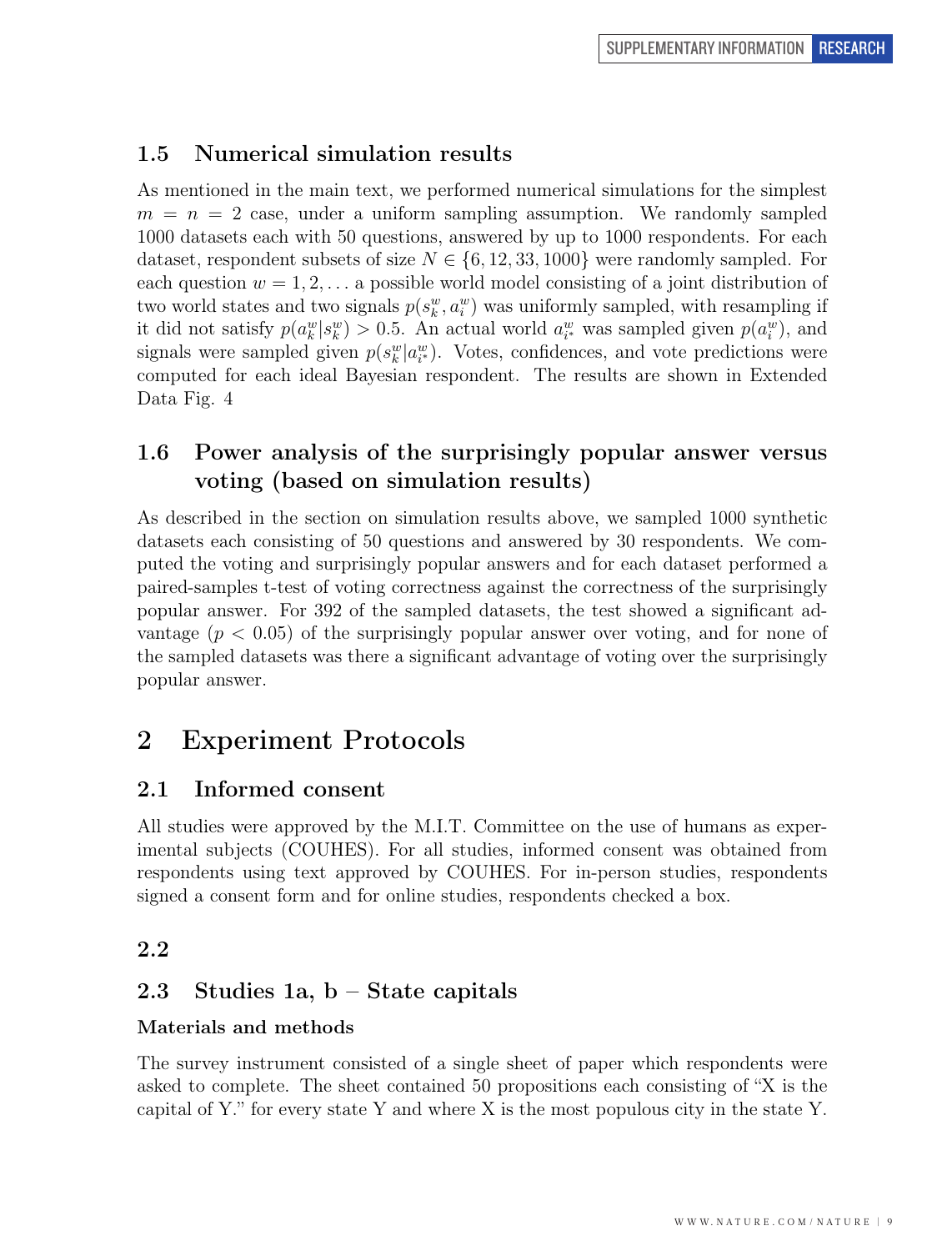For example, the first proposition was "Birmingham is the capital of Alabama.". The propositions were in alphabetical order of state. For each proposition, respondents gave the answer T for True or F for False. For each proposition they also estimated the percentage of participants in the experiment who will answer True. There was no time limit.

#### Respondents and procedure

Study 1a was conducted in the context of two MIT, Sloan MBA classes. 51 respondents were asked to mark their answer sheet by a personal code, and were promised feedback about the results, but no other compensation. Study 1b was conducted at the Princeton Laboratory for Experimental Social Science (PLESS, http://pless.princeton.edu/). 32 respondents were drawn from the pool of preregistered volunteers in the PLESS database, which is restricted to Princeton students (undergraduate and graduate). Respondents received a flat \$15 participation fee. In addition, the two respondents with the most accurate answers received a \$15 bonus, as did the two respondents with the most accurate percentage predictions. (In fact, one respondent received both bonuses, earning \$45 in total). Respondents marked their sheet by a pre-assigned code, known only to the PLESS administrator who distributed the fee and bonus.

# 2.4 Study 1c – State capitals

#### Materials and methods

The survey was administered on a computer. On each screen, the header was the sentence "X is the capital of Y." as in studies 1a and 1b. There were then four questions as follows:

- (a) Is this more likely [t] rue or [f] alse [Answer t or f]:
- (b) What is your estimated probability of being correct  $(50 \text{ to } 100 \text{ percent})$ :
- (c) What percentage of other people do you think thought (a) was true [1 to 100 percent]:
- (d) What do you think is the average probability that people answered for (b) [50 to 100 percent]:

In this paper, we do not use the response to question (d).

#### Respondents and procedure

The study study was conducted in the MIT Behavioral Research Lab (http://web.mit.edu/brl/). 33 respondents were recruited from the MIT Brain and Cognitive Sciences Department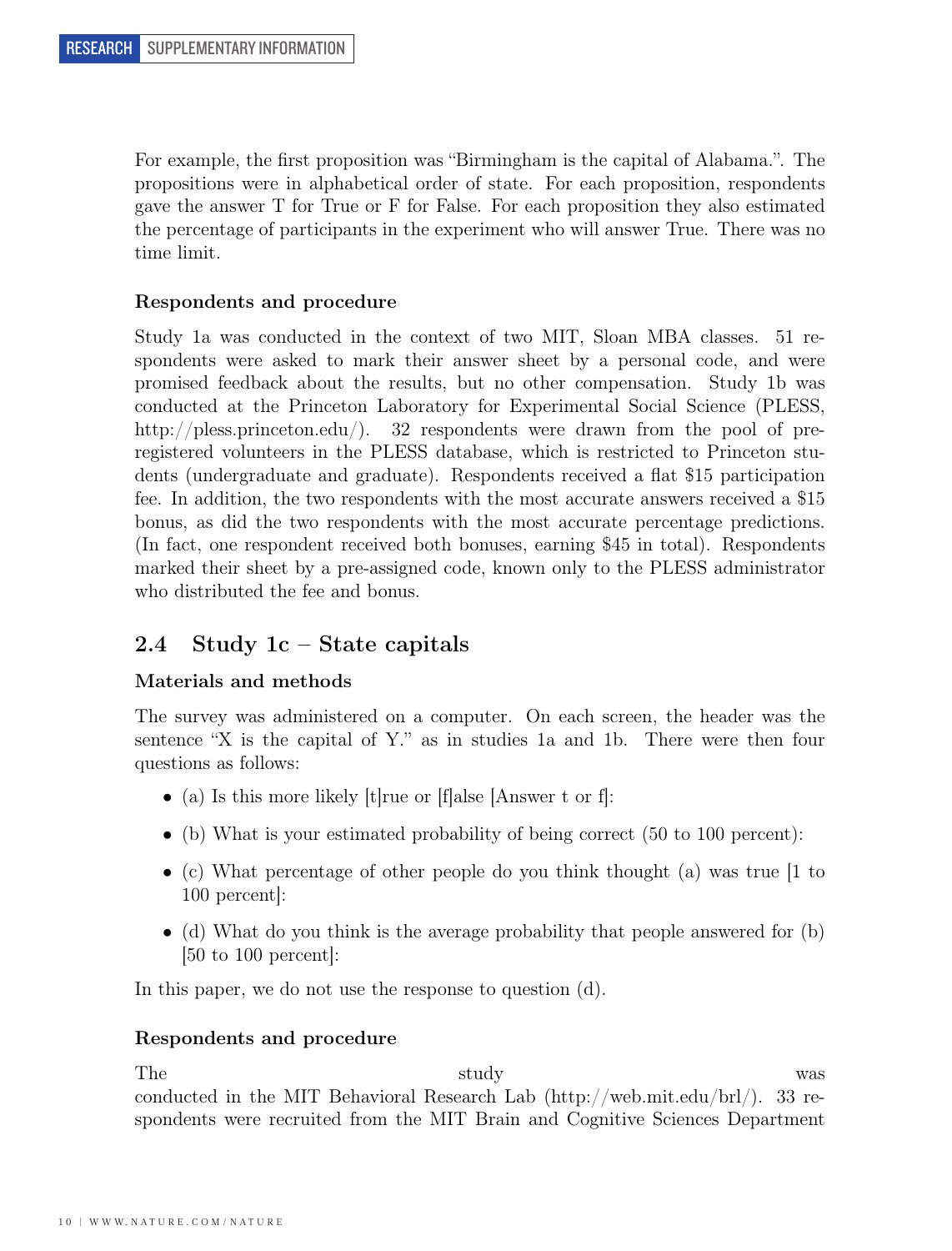experimental respondents mailing list, with participation restricted to members of the MIT community. Respondents received a \$15 participation fee. In addition, the top 20% of respondents with the most accurate answers with respect to ground truth and the top 20% of respondents with the most accurate predictions about the beliefs of others earned a \$25 bonus. Respondents were eligible to receive both bonuses. The explanation given to respondents about the bonus system is reproduced below.

Determination of bonus:

After the study is complete, we will calculate two accuracy scores for each respondent.

(1). Your objective accuracy score is based on your answers to (a) and (b).

For each statement we calculate the probability that you think the statement is true and use this, together with whether the statement is actually true to calculate your score. We use the Brier scoring function, which is designed so that your score is maximized when you report your true guess and confidence level. Below is a table which helps you understand the score you would receive, depending on whether your answer in (a) was correct or incorrect. The table gives the score at intervals of ten percentage points, but you can choose any percentage between 50% and 100%.

|        |     | Your confidence   Score if (a) correct   Score if (a) incorrect |
|--------|-----|-----------------------------------------------------------------|
| $50\%$ |     |                                                                 |
| 60%    |     | -11                                                             |
| $70\%$ | 16  | -24                                                             |
| 80%    | 21  | $-39$                                                           |
| $90\%$ | 24  | -56                                                             |
| 100%   | 2.5 | $-7.5$                                                          |

Points to note:

- the more certain you claim to be, the more points you can win
- as you approach 100%, the penalty for being incorrect climbs much faster than the gains for being correct.

A tip:

• In the long run, you will score the most points if the numbers correspond to your true levels of confidence. Expressing too much confidence is a common mistake in this game.

 $(2)$ . Your prediction accuracy score is based on your answers to  $(c)$  and  $(d)$ .

Your prediction accuracy score reflects how well you have predicted the actual percentages of respondents who answered Yes to each of the fifty questions, and how well you have estimated the average confidence levels.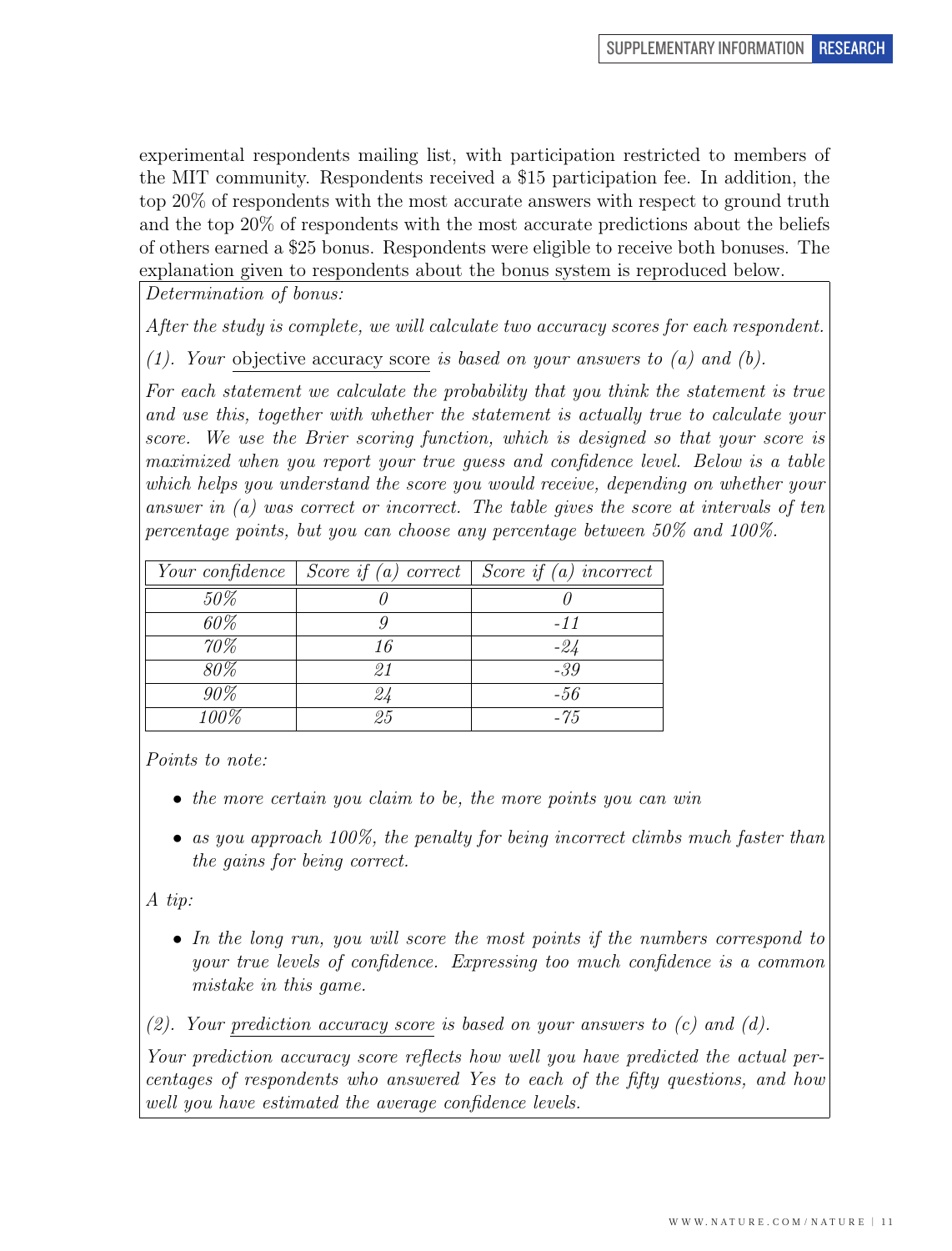# 2.5 Study 2 – General knowledge questions

## Materials and Methods

The survey consisted of 80 trivia questions in the domains of history, language, science, and geography. The survey was administered as an online questionnaire and question order was randomized across respondents. The questions were a subset of the 150 questions from the True/False quizzes in these domains on the quiz site Sporcle (www.sporcle.com). Two online pilot experiments (of 70 and 80 questions each) were conducted in which respondents were only asked whether they thought the answer to each question was True or False, i.e respondents were not asked to make predictions about the answers of others. Using the results of the two pilot experiments, 80 questions were selected by matching the questions for percentage correct, e.g. a question that 30% of respondents answered correctly was matched with a question that 70% of respondents answered correctly. This resulted in a balanced final survey with respect to the number of questions the majority answered correct as well as the number of questions for which the correct answer was false, as shown by the contingency table in Table S1.

|                    | Actual answer is false   Actual answer is true |  |
|--------------------|------------------------------------------------|--|
| Majority incorrect |                                                |  |
| Majority tie       |                                                |  |
| Majority correct   |                                                |  |
|                    |                                                |  |

Table S1: Contingency table showing distribution of questions for Study 2.

Example questions, together with the percentage of respondents who answered correctly in the pilot experiment are shown in Table S2.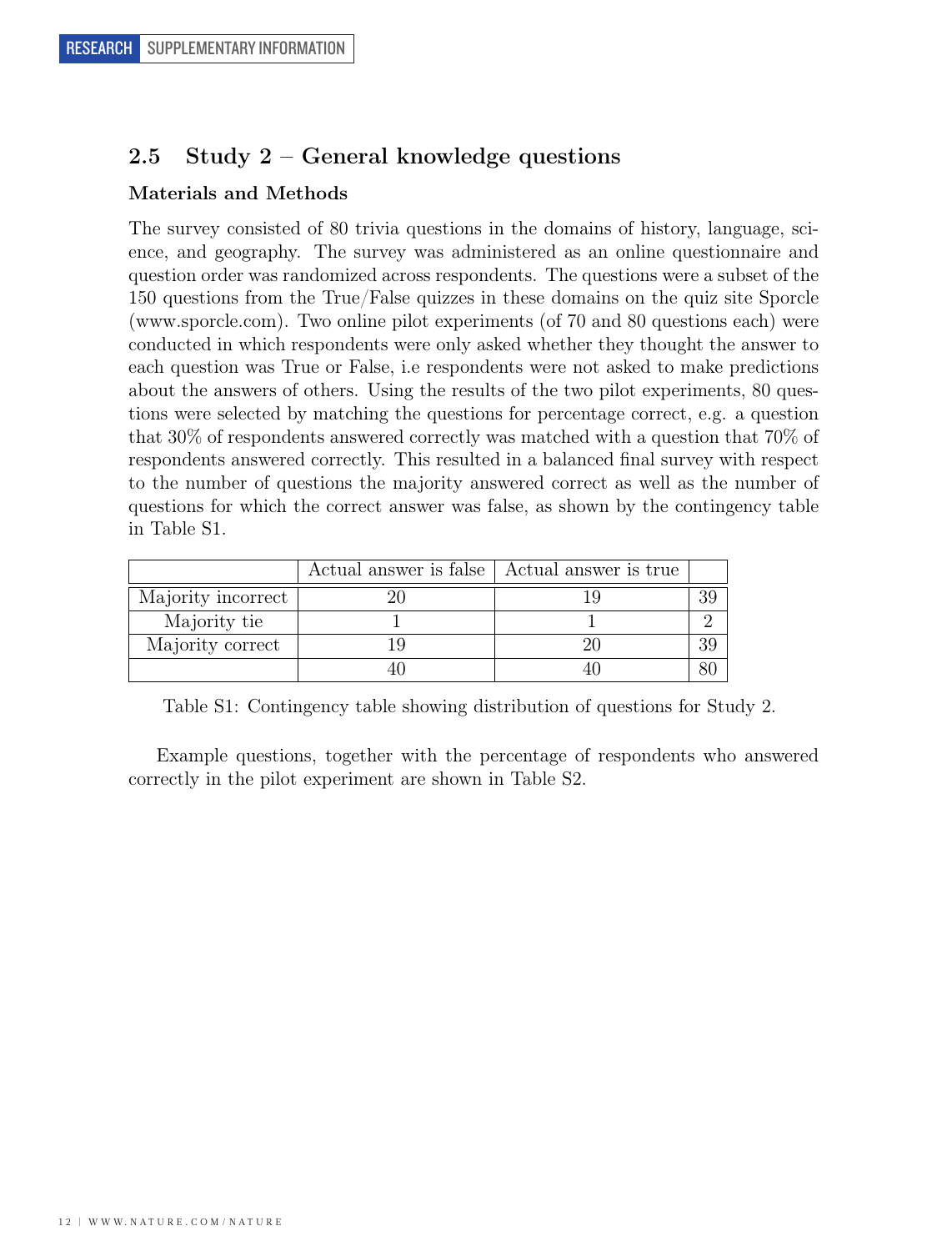| Example question                                           | Percent of             |
|------------------------------------------------------------|------------------------|
|                                                            | respondents correct in |
|                                                            | pilot experiments      |
| Japan has the world's highest life expectancy              | 10                     |
| The Nile River is more than double the length of the Volga | 20                     |
| Portuguese is the official language of Mozambique          | 30                     |
| Avogadro's constant is greater than Planck's constant      | 40                     |
| The currency of Switzerland is the Euro                    | 50                     |
| Abkhazia is a disputed territory in Georgia.               | 50                     |
| The chemical symbol for Tin is Sn                          | 60                     |
| The Iron Age comes after the Bronze Age                    | 70                     |
| Schuyler Colfax was Abraham Lincoln's Vice President       | 80                     |
| The longest bone in the human body is the femur            | 90                     |

Table S2: Example questions from Study 2 and percent correct in pilot experiments.

Respondents were given the following instructions:

Please read the following 80 True/False trivia questions carefully and make your best guess.

For each question, we'll ask you to do three things:

- (a) Say whether you think the statement is more likely True or False
- (b) Think about your own beliefs and estimate the probability that your answer is correct
- (c) Think about other people's beliefs and predict the percentage of people who guessed the answer was 'True'

To give an estimate of the probability that their answer was correct, respondents chose one of the six following options:

- (a) Totally uncertain, a coin toss (about 50% chance of being correct)
- (b) A little confident (about 60% chance of being correct)
- (c) Somewhat confident (about 70% chance of being correct)
- (d) High confidence (about 80% chance of being correct)
- (e) Very high confidence (about 90% chance of being correct)
- (f) Certain (about 100% chance of being correct)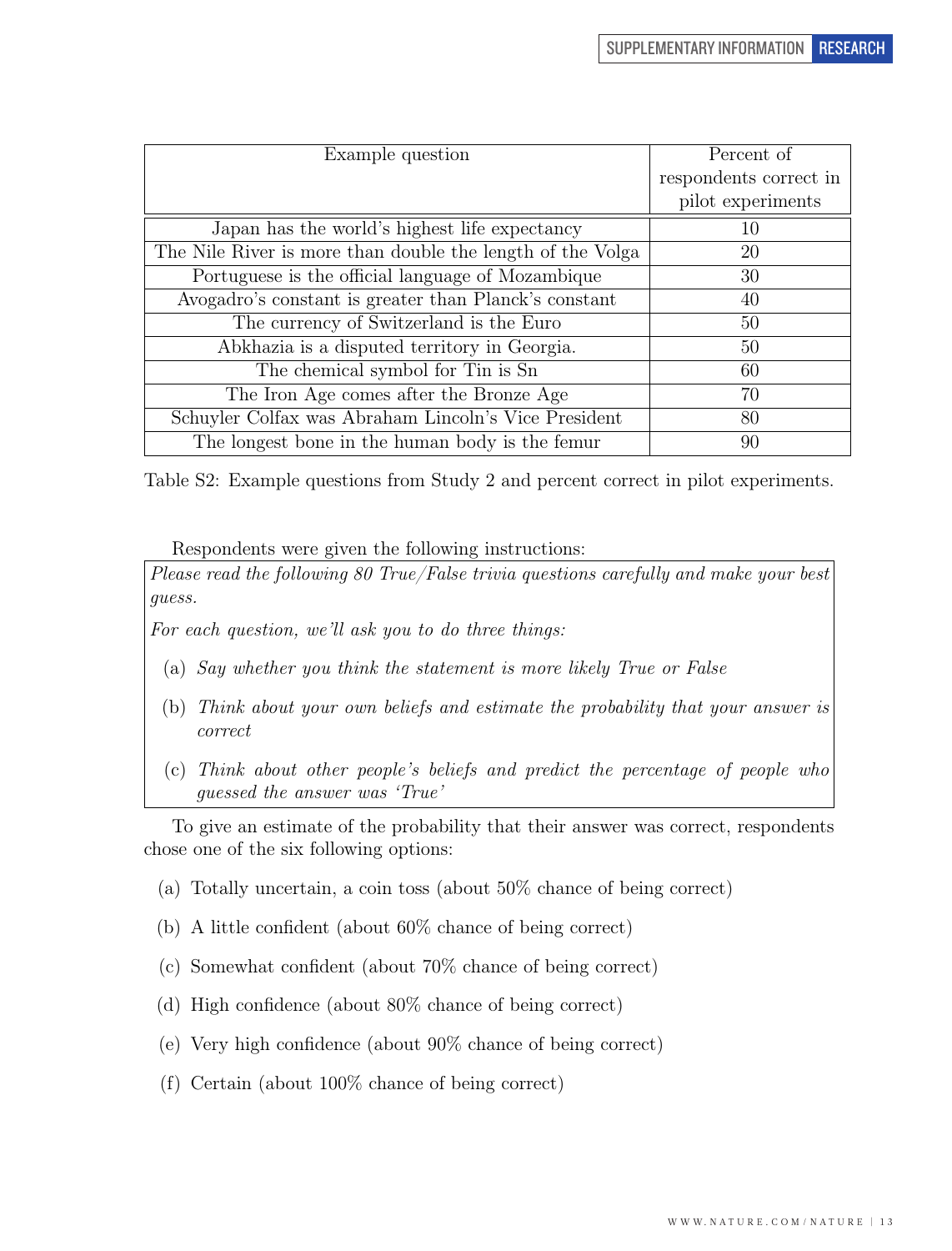To answer the question about other people's votes, respondents gave a percentage.

Respondents were asked to not search for the answers to the questions. Respondents searching for the answer, rather than answering from their own knowledge, does not make affect testing the aggregation method since this is simply an additional source of information for some respondents who may thus be more accurate. The average time to complete all three parts of a question was 17 seconds and it was not the case that if a respondent took more time to answer a question they were more likely to be correct, suggesting that, in fact, searching for the correct answer was not common.

#### Respondents and Procedure

Respondents were recruited from Amazon Mechanical Turk and were paid a flat fee of \$5.00 with 39 respondents completing the survey. Respondents who took part in either of the pilot experiments were excluded from participating in the final experiment.

# 2.6 Study 3 – Dermatologists assessing lesions

#### Materials and Methods

The survey was administered online. Respondents were divided into two groups, with one survey containing images of 40 benign and 20 malignant lesions, and the other survey containing images of 20 benign and 40 malignant lesions. The 80 images used in the experiment were obtained from Atlas Dermatologico, DermIS, and DermQuest. The images were selected to be approximately the same size, had no visible signs of biopsy, and were filtered for quality by an expert dermatologist. Question order was randomized across respondents. Since all lesions pictured in the survey had been biopsied, whether a particular lesion was benign or malignant was known to us.

For each image of a lesion, respondents predicted whether the lesions was benign or malignant, gave their confidence on a six point Likert scale from 'absolutely uncertain' to 'absolutely certain' and estimated the likely distribution of opinions amongst other dermatologists on an eleven point scale from 'perfect agreement that it is benign' to 'perfect agreement that it is malignant' with the midpoint labeled as 'split in opinions with equal number of benign and malignant diagnoses'.

#### Respondents and procedure

Dermatologists were recruited by referral and 25 respondents answered the survey, with 12 in the condition with 40 benign lesions and 13 in the condition with 20 benign lesions. Respondents had an average of 10.5 years of experience. Respondents were told that a \$25 donation would be made to support young investigators in dermatology for every completed survey, and that if the survey was completed by a particular date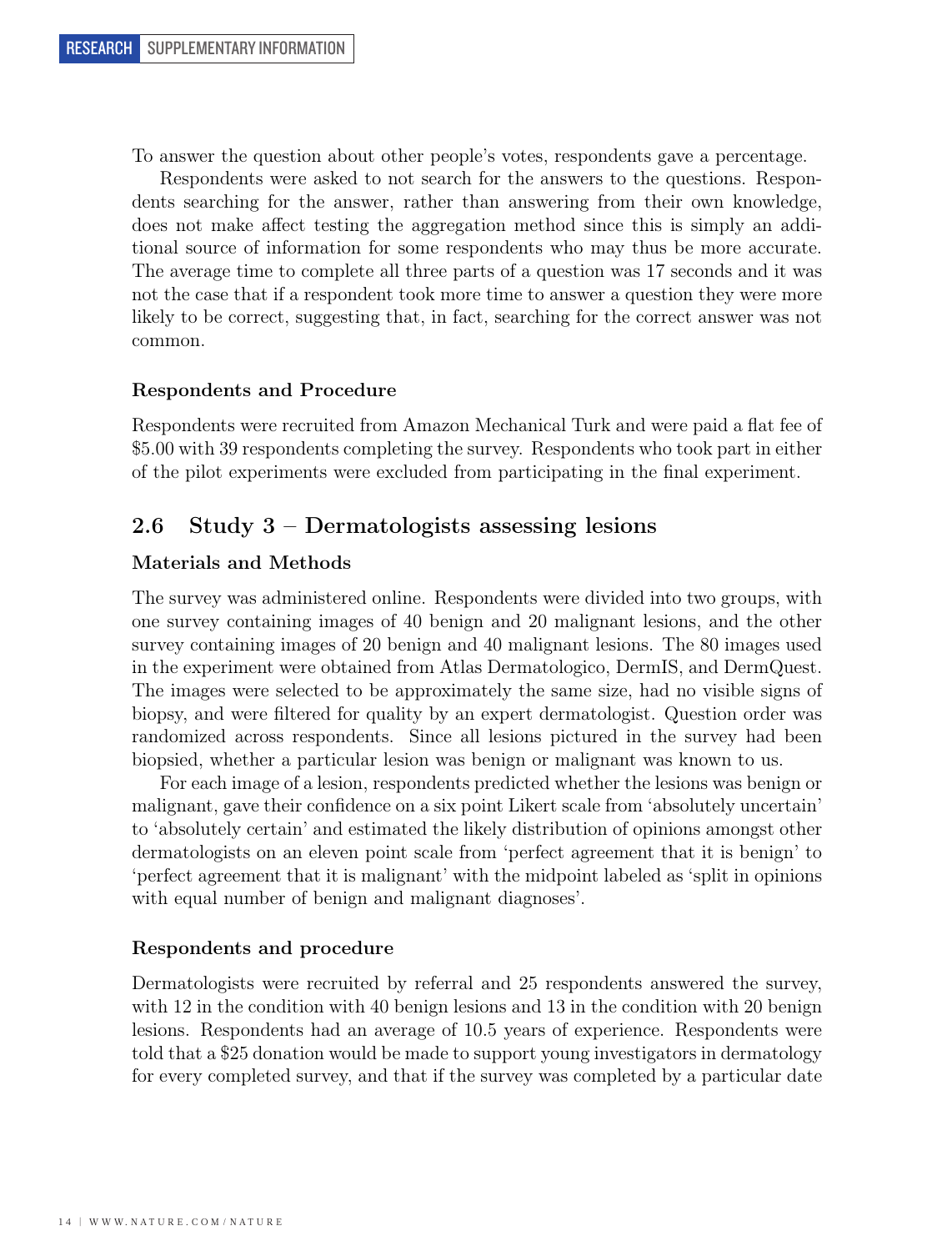this would be increased to \$50. Respondents were also told that a randomly selected respondent would receive \$1000.

# 2.7 Study 4a, b – Professionals and laypeople judging art

## Materials and Methods

The survey instrument consisted of a bound booklet with each page containing a color picture of a 20th century art piece and questions about the piece. The medium and dimensions were given for each piece. Respondents were given the following generalinstructions about the survey:

The survey contains 90 reproductions of modern (20th century) artworks. For each artwork we will aks you a few questions.

Your answers will help us understand how professionals and non-professionals respond to modern art.

- By professionals, we have in mind people working with art, in galleries or museums.
- By non-professionals, we are referring to MIT master's and doctoral students who have not taken any formal art or art history classes.

We are also interested in how well people can predict the responses of other people. So, some questions will ask you to guess how other people will respond.

This will be explained more fully on the next page. If there is anything unclear about our instructions please do not hesitate to ask!

For each artwork, respondents were asked for four pieces of information:

- (1) Their 'simple personal response' to the artwork by circling either 'thumbs up' or 'thumbs down'.
- (2) Their estimate of the percentage of art professionals and of MIT students circling 'thumbs up' in (1).
- (3) Their prediction of the current market price of the artwork by checking one of four value categories: under \$1,000, or \$1,000 to \$30,000, or \$30,000 to \$1,000,00, or over \$1,000,000.
- (4) Their estimate of the percentage of art professionals and of MIT students predicting a market value over \$30,000.

In this paper, we do not use the responses to questions (1) and (2).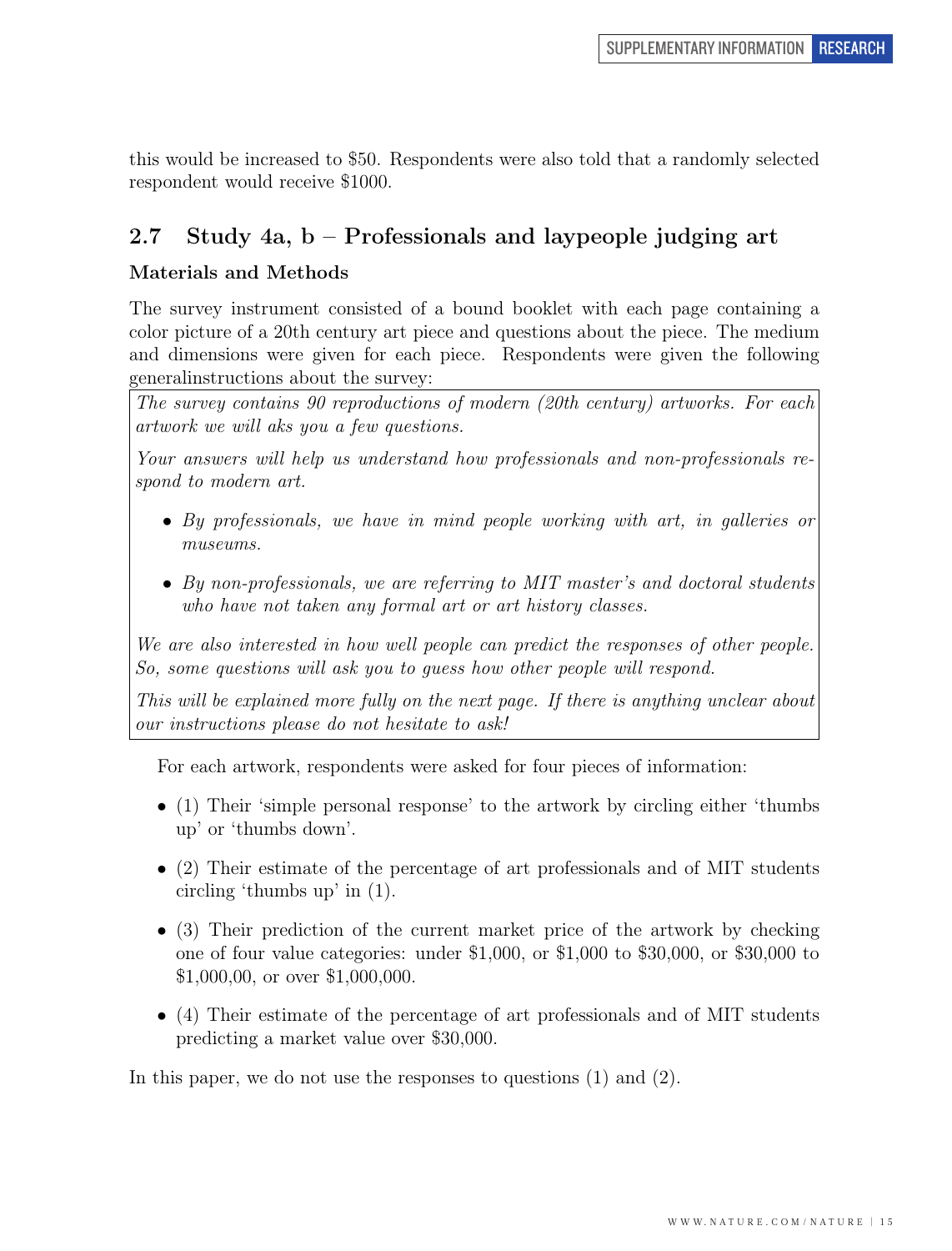#### Respondents and Procedure

Two groups of respondents completed the survey. The MIT group consisted of twenty MIT graduate students who had not taken courses in art or in art history. They were paid \$20 as compensation for their time. Respondents came individually into the lab, and completed the survey in a room alone. The Newbury group, named for Newbury street in Boston which has many art galleries, consisted of art professionals – predominantly managers of art galleries. The art professionals were visited by appointment at their offices and completed the survey during the appointment.

# 3 Vote predictions

Our model describes how Bayesian respondents formulate a prediction of the vote distribution of others based on their received signal. Here, we describe some descriptive statistics of the predictions of votes. Respondents' votes were, in general, correlated with their own answers, which is one reason that vote predictions tend not to be simply 50%-50% . That is, respondents voting for option A, compared to those voting for option B, put higher probability on other respondents also voting for option A. Across the three states studies, respondents voting for False predicted that 49% of respondents would endorse True, whereas those voting for True predicted that 73% would. For the trivia study, this prediction was 45% and 59%, respectively. In the lesion study, respondents who voted for benign predicted that 34% of respondents would vote for malignant, but those voting for malignant predicted 79%. In the Art MIT study, those voting for the expensive price bin predicted that 46% of other would, whereas those voting for cheap predicted that only 22% would vote for expensive. For the study with art professionals, these predictions were 53% and 14%, respectively.

For each study, we can examine how close predictions were to within uniform. For studies where predictions were given as percentages, we count the fraction of times that a vote prediction is given which is within  $10\%$  of 50-50, i.e. the prediction of votes for the first option is between 40% and 60%. Across the three states studies, an average of  $36\%$  of predictions were within  $10\%$  of 50-50, in the trivia study  $56\%$ , in the art MIT study 29%, and in the art professionals study 19%. For the lesions study, respondents gave their predictions on an 11 point scale, and 30% of predictions were one of the three middle bins.

As a further description of the predictions that people made, we compare predictions of the perecentage of people voting True (or malignant) to the probability that people put on the answer being True (or malignant), inferred from their cote and confidence. For the MIT states study where confidence was elected this correlation is  $r_S = 0.64$ ,  $(p < 0.001)$ , for the lesions study  $r_s = 0.87$ ,  $(p < 0.001)$ , and for the trivia study  $r_S = 0.48$ ,  $(p < 0.001)$ .

We do not have sufficient experimental evidence to justify a particular method